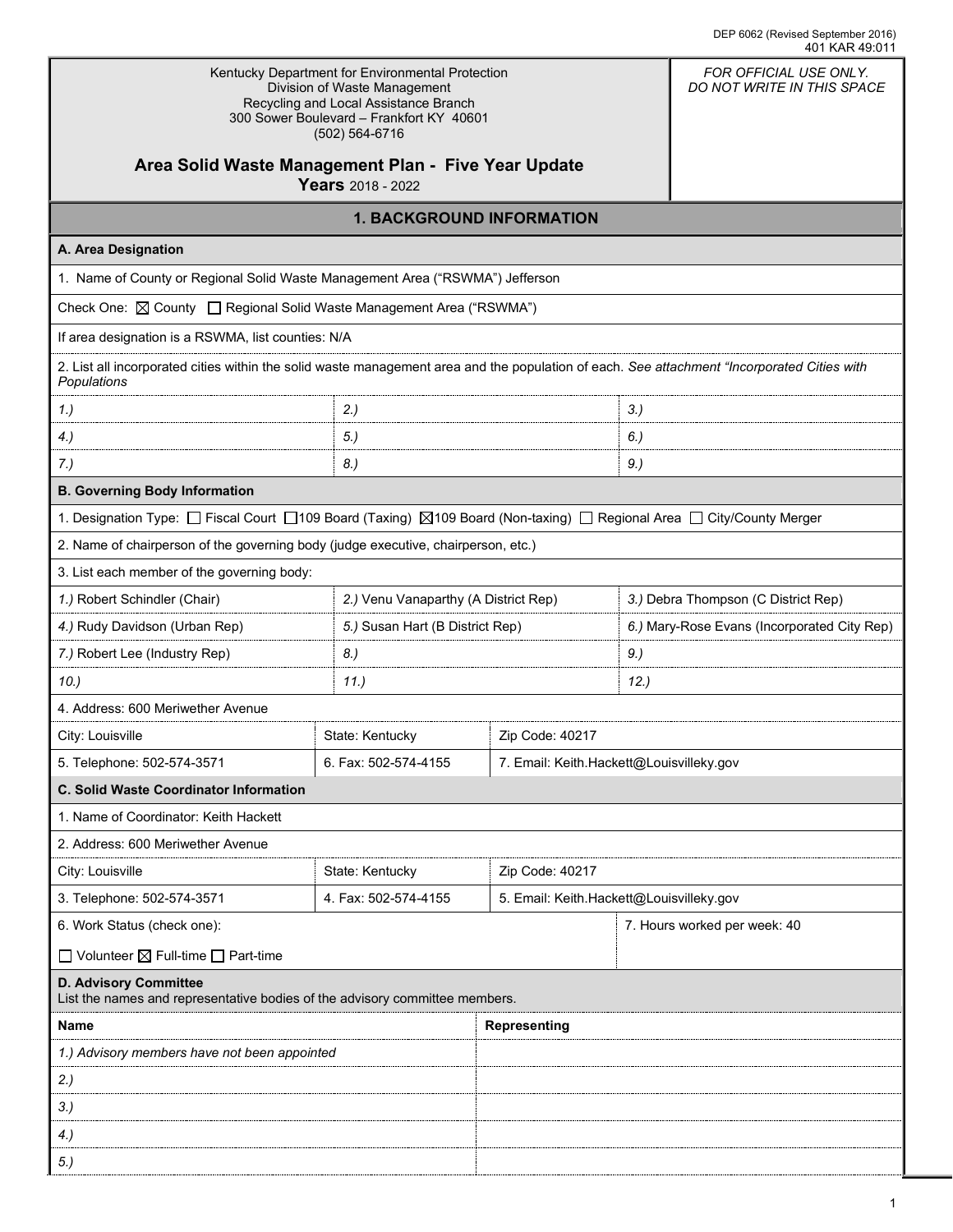| 6.)                                                                                                                                                                                                                                                                                                                                                                                                                                                     |                       |                             |                                                                                                                                                                                                                                                                        |  |  |  |  |
|---------------------------------------------------------------------------------------------------------------------------------------------------------------------------------------------------------------------------------------------------------------------------------------------------------------------------------------------------------------------------------------------------------------------------------------------------------|-----------------------|-----------------------------|------------------------------------------------------------------------------------------------------------------------------------------------------------------------------------------------------------------------------------------------------------------------|--|--|--|--|
| E. Preparer Information<br>Complete this section, if the preparer is different than the solid waste coordinator.                                                                                                                                                                                                                                                                                                                                        |                       |                             |                                                                                                                                                                                                                                                                        |  |  |  |  |
| 1. Name: Pete Flood                                                                                                                                                                                                                                                                                                                                                                                                                                     |                       |                             |                                                                                                                                                                                                                                                                        |  |  |  |  |
| 2. Address: 600 Meriwether Avenue                                                                                                                                                                                                                                                                                                                                                                                                                       |                       |                             |                                                                                                                                                                                                                                                                        |  |  |  |  |
| City: Louisville                                                                                                                                                                                                                                                                                                                                                                                                                                        | State: Kentucky       |                             | Zip Code: 40217                                                                                                                                                                                                                                                        |  |  |  |  |
| 3. Telephone: 502-574-3290                                                                                                                                                                                                                                                                                                                                                                                                                              | 4. Fax: 502-574-4155  |                             | 5. Email: Pete.Flood@louisvilleky.gov                                                                                                                                                                                                                                  |  |  |  |  |
| F. Resolution/Ordinance to Adopt Solid Waste Management Plan 5-Year Update                                                                                                                                                                                                                                                                                                                                                                              |                       |                             |                                                                                                                                                                                                                                                                        |  |  |  |  |
| 1. Check one:<br>$\boxtimes$ Resolution                                                                                                                                                                                                                                                                                                                                                                                                                 | $\Box$ Ordinance      |                             |                                                                                                                                                                                                                                                                        |  |  |  |  |
| 2. Public Notice Date:                                                                                                                                                                                                                                                                                                                                                                                                                                  |                       | 3. Date Signed:             |                                                                                                                                                                                                                                                                        |  |  |  |  |
| 4. The following documents must be attached. Check all that have been attached and place at the end of the report with a cover sheet labeled<br>"Chapter 1 Attachments."<br>$\boxtimes$ A signed and dated copy of the resolutions/ordinance adopting the 5-year update<br>$\boxtimes$ A dated original of the public notice, or a copy and an affidavit from the newspaper by whom the notice was originally published<br>$\boxtimes$ Area Designation |                       |                             |                                                                                                                                                                                                                                                                        |  |  |  |  |
|                                                                                                                                                                                                                                                                                                                                                                                                                                                         |                       | <b>2. COLLECTION SYSTEM</b> |                                                                                                                                                                                                                                                                        |  |  |  |  |
| A. Collection System                                                                                                                                                                                                                                                                                                                                                                                                                                    |                       |                             |                                                                                                                                                                                                                                                                        |  |  |  |  |
| 1. Ordinance Type (check one):                                                                                                                                                                                                                                                                                                                                                                                                                          | $\boxtimes$ Mandatory | $\Box$ Universal            |                                                                                                                                                                                                                                                                        |  |  |  |  |
| Date passed: 4/19/2005                                                                                                                                                                                                                                                                                                                                                                                                                                  |                       |                             |                                                                                                                                                                                                                                                                        |  |  |  |  |
| 2a. Provide a detailed description of all the collection systems in your SWMA (collection systems include: franchise, permit, municipality<br>owned/operated, private, staffed transfer stations and staffed convenience centers, etc.)                                                                                                                                                                                                                 |                       |                             |                                                                                                                                                                                                                                                                        |  |  |  |  |
| Residential/Commercial/Industrial curbside collection system<br>Louisville Metro requires all solid waste management facilities and haulers to be licensed to operate by the Louisville/Jefferson County Solid<br>Waste Management District (District).                                                                                                                                                                                                 |                       |                             |                                                                                                                                                                                                                                                                        |  |  |  |  |
| $\bullet$<br>perform collection utilizing tax base funding.                                                                                                                                                                                                                                                                                                                                                                                             |                       |                             | Municipality operated which includes residential properties having 8 or fewer units within the Urban Services District and Central<br>Business District which is serviced by the Department of Public Works and the City of Shively. Both entities employ personnel to |  |  |  |  |
| $\bullet$<br>structures having 9 or more units and Industrial customers also contract in an open system free from franchise agreements.                                                                                                                                                                                                                                                                                                                 |                       |                             | Contracted which includes residential collection in some incorporated cities and Home Owners Associations (HOA) which are<br>serviced by private waste haulers who are licensed by the Waste Management District. Commercial Collection includes residential           |  |  |  |  |
| Waste Management District licensed waste haulers.                                                                                                                                                                                                                                                                                                                                                                                                       |                       |                             | Open Subscription Services which includes most of the unincorporated areas where customers must obtain services directly from                                                                                                                                          |  |  |  |  |
| <b>Drop-off System</b>                                                                                                                                                                                                                                                                                                                                                                                                                                  |                       |                             |                                                                                                                                                                                                                                                                        |  |  |  |  |
| Louisville Metro Government and the Waste Management District operate both unstaffed and staffed recycling centers strategically located<br>across the county.                                                                                                                                                                                                                                                                                          |                       |                             |                                                                                                                                                                                                                                                                        |  |  |  |  |
| Louisville Metro Government operates one municipal transfer station disposal/recycling facility.                                                                                                                                                                                                                                                                                                                                                        |                       |                             |                                                                                                                                                                                                                                                                        |  |  |  |  |
| There are six (6) private waste district licensed solid waste transfer station facilities. Two of which accept only accept medical waste.                                                                                                                                                                                                                                                                                                               |                       |                             |                                                                                                                                                                                                                                                                        |  |  |  |  |
| There are twenty seven (27) waste district licensed recycling facilities accepting various materials from curbside single stream materials to<br>construction demolition materials.                                                                                                                                                                                                                                                                     |                       |                             |                                                                                                                                                                                                                                                                        |  |  |  |  |
| There is one (1) contained waste district licensed landfill that accepts waste from Jefferson County                                                                                                                                                                                                                                                                                                                                                    |                       |                             |                                                                                                                                                                                                                                                                        |  |  |  |  |
| There is one solid waste incinerator that accepts waste tires for energy.                                                                                                                                                                                                                                                                                                                                                                               |                       |                             |                                                                                                                                                                                                                                                                        |  |  |  |  |
| the report with a cover sheet labeled "Chapter 2 Attachments."                                                                                                                                                                                                                                                                                                                                                                                          |                       |                             | 2b. Attach a signed and dated copy of the current solid waste management ordinance(s) including all related amendments. Place at the end of                                                                                                                            |  |  |  |  |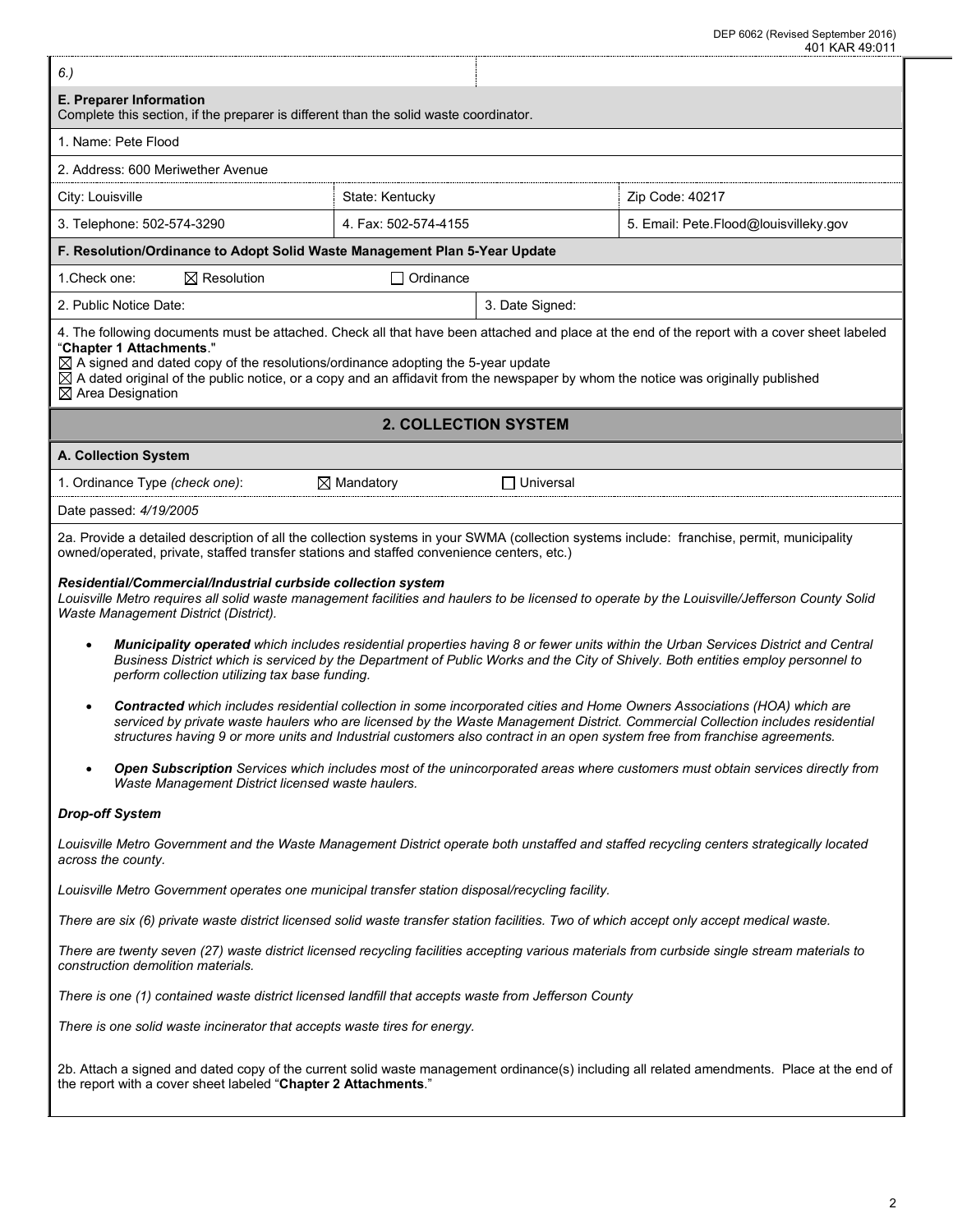3. Describe your annual waste hauler registration process including the annual requirement to file reports:

*All waste haulers must obtain a license to operate in Louisville Metro according to LMCO Chapter 51.200.* 

*To obtain and maintain a license a curbside waste hauler is required to offer a basic service package to include once a week collection of household waste, once a week seasonal yard waste collection, and once a week recycling collection. Other alternative collection scenarios must be approved by the Board.* 

*All waste haulers must have a variable rate service structure for all residential customers*

*All waste haulers must off collection of source separated recyclable materials to all commercial and industrial customers.* 

*All waste haulers must be in compliance with all state, federal, and local laws and regulations pertaining to waste haulers and waste hauling.* 

*The license fee is \$100 and \$10 per vehicle. Licensed are renewed annually based upon fiscal year.* 

*As a condition licensing a waste hauler must report their previous year activities by February 15th using an online program called ReTRAC Connect. The program is free for the licensees. The program contains all the information required in DEP 5033 Municipal Solid Waste Collector and Recycler Registration Report Form in addition to local reporting requirement information*

#### **B. Collection System Strengths**

Describe the strengths of your collection system:

*All residents and businesses have access to curbside garbage, recycling, and yard waste collection service through municipally provided services, municipal or homeowner association contracts, or if they choose to subscribe individually.* 

*The curbside recycling collection program requires an expanded list of materials, such as #1-7 plastics.* 

#### **C. Collection System Weaknesses**

Describe the weaknesses of your collection system:

*High Variability in Service Levels: The level and types of residential garbage and recycling services varies considerably across Louisville Metro hampering education and outreach efforts to increase diversion. It is also very confusing to residents moving from one section to other sections of the community.* 

#### **D. Collection System Implementation Schedule**

List a detailed account of specific actions or projects the governing body will complete to maintain or improve the collection system, the frequency at which such actions will take place, a date for commencement of the activities and a date at which the activities will cease. **Include educational efforts**.

|                                                                                                                                        |                           |            | Month/<br>Year to        | Month/      |
|----------------------------------------------------------------------------------------------------------------------------------------|---------------------------|------------|--------------------------|-------------|
| <b>Specific Actions</b>                                                                                                                |                           | Frequency  | Begin                    | Year to End |
| 1.) Continue current collection system                                                                                                 |                           | Continuous | 1/1/2018                 | 12/31/2022  |
| 2.)                                                                                                                                    |                           |            |                          |             |
| $3.$ )                                                                                                                                 |                           |            |                          |             |
| 4.                                                                                                                                     |                           |            |                          |             |
| 5.)                                                                                                                                    |                           |            |                          |             |
|                                                                                                                                        | <b>3. DISPOSAL SYSTEM</b> |            |                          |             |
| A. Disposal System                                                                                                                     |                           |            |                          |             |
| 1. Provide SWMA population and municipal solid waste disposal projections for five (5), ten (10), and twenty (20) years in the future. |                           |            |                          |             |
| Population 2020: 790,010                                                                                                               | Population 2025: 815,058  |            | Population 2033: 847,245 |             |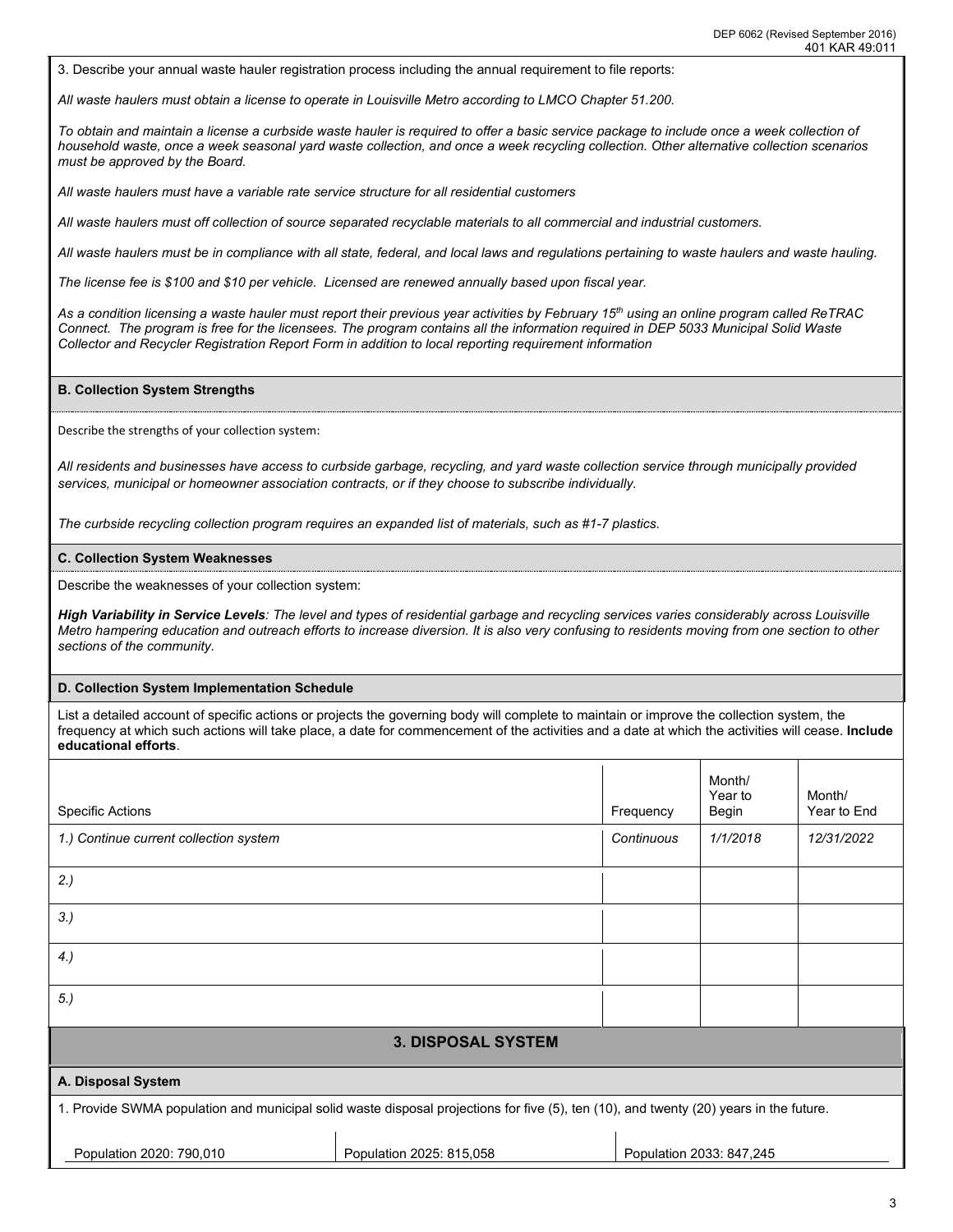| Waste Generation Projection<br>2018 - 2022: 4,032,812 Tons                                                                                                                                                                                                                                                                                                                                                            | <b>Waste Generation Projection</b><br>2023 - 2027: 4,160,676 Tons |                  |  | Waste Generation Projection<br>2028 - 2037: 8,649,967 Tons |  |  |
|-----------------------------------------------------------------------------------------------------------------------------------------------------------------------------------------------------------------------------------------------------------------------------------------------------------------------------------------------------------------------------------------------------------------------|-------------------------------------------------------------------|------------------|--|------------------------------------------------------------|--|--|
| 2. List all contained landfills, including out-of-state landfills that will be used by your governing body during the 5-year update period. Provide<br>capacity assurance letters demonstrating a minimum of 10 years of capacity from the landfill(s) and copies of any contractual agreements with<br>those disposal facilities. Place at the end of the report with a cover sheet labeled "Chapter 3 Attachments." |                                                                   |                  |  |                                                            |  |  |
| 1.) Landfill Name: See attachment                                                                                                                                                                                                                                                                                                                                                                                     | Permit #:                                                         |                  |  |                                                            |  |  |
| Address:                                                                                                                                                                                                                                                                                                                                                                                                              |                                                                   |                  |  |                                                            |  |  |
| City:                                                                                                                                                                                                                                                                                                                                                                                                                 |                                                                   | State:           |  | Zip Code:                                                  |  |  |
| 2.) Landfill Name:                                                                                                                                                                                                                                                                                                                                                                                                    |                                                                   |                  |  | Permit#:                                                   |  |  |
| Address:                                                                                                                                                                                                                                                                                                                                                                                                              |                                                                   |                  |  |                                                            |  |  |
| City:                                                                                                                                                                                                                                                                                                                                                                                                                 |                                                                   | State:           |  | Zip Code:                                                  |  |  |
| 3.) Landfill Name:                                                                                                                                                                                                                                                                                                                                                                                                    |                                                                   |                  |  | Permit #:                                                  |  |  |
| Address:                                                                                                                                                                                                                                                                                                                                                                                                              |                                                                   |                  |  |                                                            |  |  |
| City:                                                                                                                                                                                                                                                                                                                                                                                                                 |                                                                   | State:           |  | Zip Code:                                                  |  |  |
| 3. Provide a complete inventory of all disposal facilities currently operating in your SWMA. Facilities to include are: contained landfills,<br>construction/demolition debris landfills greater than one acre, incinerators or other technologies that accept municipal solid waste and medical<br>waste incinerators that accept medical waste from other sources.                                                  |                                                                   |                  |  |                                                            |  |  |
| 1.) Facility Name: Outer Loop Recycling & Disposal Facility                                                                                                                                                                                                                                                                                                                                                           |                                                                   |                  |  | Ownership: Waste Management of Kentucky LLC                |  |  |
| Address: 2673 Outer Loop                                                                                                                                                                                                                                                                                                                                                                                              |                                                                   |                  |  |                                                            |  |  |
| City: Louisville                                                                                                                                                                                                                                                                                                                                                                                                      |                                                                   | State: Kentucky  |  | Zip Code: 40219                                            |  |  |
| (\$/ Ton)<br>Cost to users:<br>Life expectancy:<br>Years                                                                                                                                                                                                                                                                                                                                                              |                                                                   |                  |  |                                                            |  |  |
| Level of compliance with state and federal laws: Compliant                                                                                                                                                                                                                                                                                                                                                            |                                                                   |                  |  |                                                            |  |  |
| 2.) Facility Name: CEMEX Kosmo Cement                                                                                                                                                                                                                                                                                                                                                                                 |                                                                   |                  |  |                                                            |  |  |
| Address: 15301 Dixie Highway<br>Ownership: Kosmo Cement Company, Kentucky General Partnership                                                                                                                                                                                                                                                                                                                         |                                                                   |                  |  |                                                            |  |  |
| City: Louisville                                                                                                                                                                                                                                                                                                                                                                                                      |                                                                   |                  |  |                                                            |  |  |
| Cost to users: (\$/Ton) Does not accept tires<br>from general public                                                                                                                                                                                                                                                                                                                                                  | State: Kentucky<br>Zip Code: 40272                                |                  |  |                                                            |  |  |
| Level of compliance with state and federal laws: Compliant                                                                                                                                                                                                                                                                                                                                                            | Life expectancy: Incineration Facility                            |                  |  |                                                            |  |  |
| 3.) Facility Name:                                                                                                                                                                                                                                                                                                                                                                                                    |                                                                   |                  |  |                                                            |  |  |
| Address:                                                                                                                                                                                                                                                                                                                                                                                                              |                                                                   | Ownership:       |  |                                                            |  |  |
| City:                                                                                                                                                                                                                                                                                                                                                                                                                 |                                                                   |                  |  |                                                            |  |  |
| (\$/Ton)<br>Cost to users: \$                                                                                                                                                                                                                                                                                                                                                                                         | State:                                                            |                  |  | Zip Code:                                                  |  |  |
| Level of compliance with state and federal laws:                                                                                                                                                                                                                                                                                                                                                                      |                                                                   | Life expectancy: |  | Years                                                      |  |  |
| 4. SWMA's hosting a landfill must complete question 4. All other SWMA's may proceed to question 5.                                                                                                                                                                                                                                                                                                                    |                                                                   |                  |  |                                                            |  |  |
| 4a. Identify the following for each contained solid waste disposal facility hosted in your SWMA:                                                                                                                                                                                                                                                                                                                      |                                                                   |                  |  |                                                            |  |  |
| Landfill: Outer Loop Recycling & Disposal Facility                                                                                                                                                                                                                                                                                                                                                                    |                                                                   |                  |  | Permit #: 056-00028                                        |  |  |
| Total capacity authorized to date:<br>Tons                                                                                                                                                                                                                                                                                                                                                                            |                                                                   |                  |  |                                                            |  |  |
| Amount disposed in landfill to date:<br>Tons                                                                                                                                                                                                                                                                                                                                                                          |                                                                   |                  |  |                                                            |  |  |
| Remaining authorized capacity: 0.00 Tons                                                                                                                                                                                                                                                                                                                                                                              |                                                                   |                  |  |                                                            |  |  |
| 5. Describe any proposal(s) for new disposal facilities or expansions of existing disposal facilities (landfill, incinerators, or other approved<br>technologies, etc.) planned during the 5-year update period:                                                                                                                                                                                                      |                                                                   |                  |  |                                                            |  |  |
| No expansion planned                                                                                                                                                                                                                                                                                                                                                                                                  |                                                                   |                  |  |                                                            |  |  |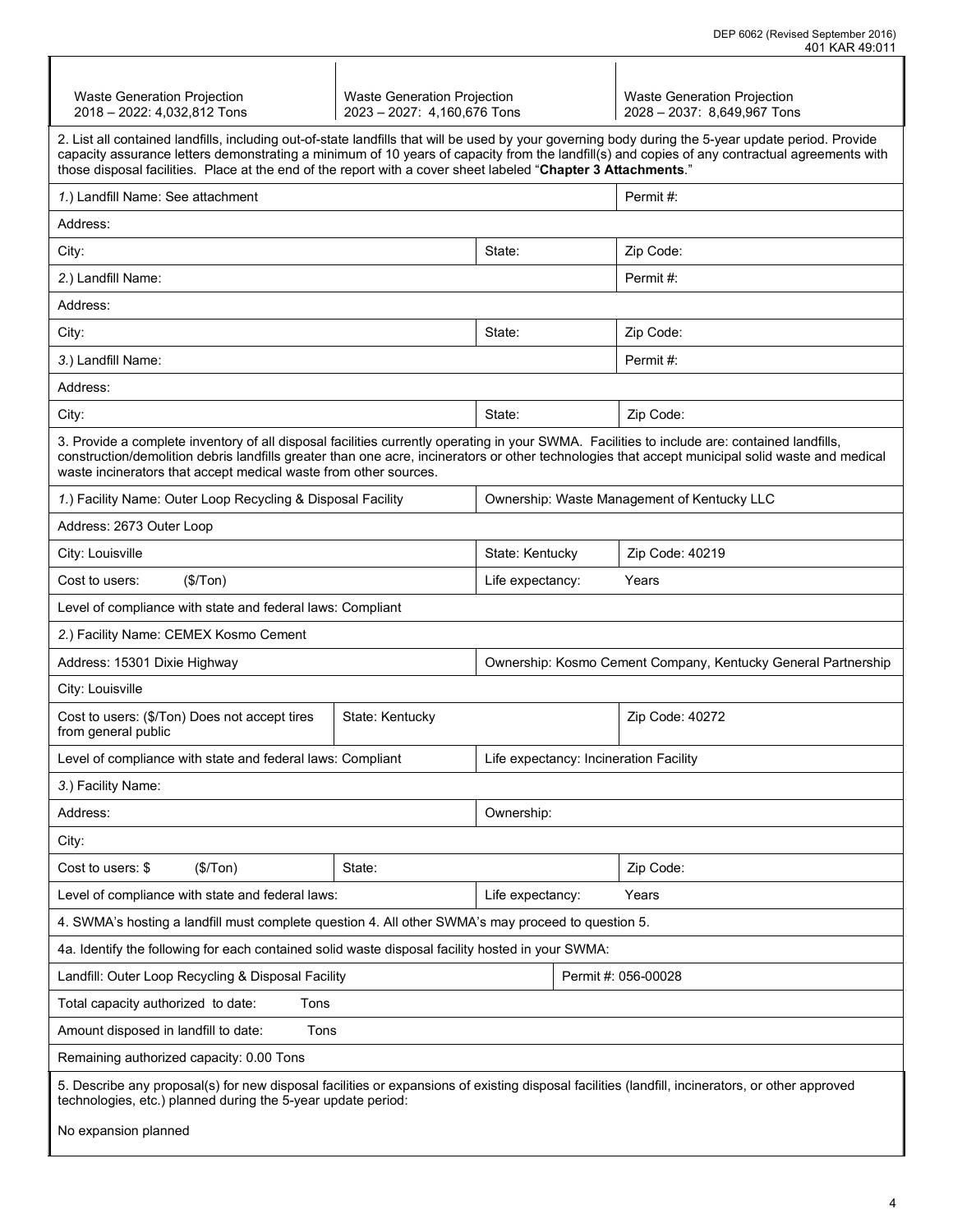6. Describe the county's emergency disaster plan to address solid waste concerns in the event of natural disasters (flooding, snow/ice storms, tornadoes, earthquakes, etc.):

*Louisville Metro has adopted an Emergency Operation Plan in 2005. The plan designates the Metro Public Works which consist of the Department of Public Works, the Parks Department, and Solid Waste Management Services as responsible for debris removal and waste management among other roles.* 

*During a disaster Louisville/Jefferson County Metro Emergency Management official may activate the Emergency Operations Center (EOC). This center is staffed by key agencies to include the Department of Public Works which has responsibility for many functions to include solid waste management. The plan outlines 16 essential Emergency Support Functions (ESF's) (Attached: Emergency Support Function). EFS 3 (Attached Public Works & Engineering) outlines the solid waste management coordination of emergency debris removal on essential transportation routes as well as coordination of the permanent removal, disposal, and burning of all debris from public property. Appendices are also attached concerning debris removal: Appendix V-13 Debris Removal, Tab V-13-1 Right of Entry Agreement, Tab V-13-2 Lump Sum Contract For Debris Removal, Tab V-13-3 Model Price Contract For Debris Removal*

7. Describe plans to research alternative approaches to solid waste management:

*Louisville Metro, as part of the new 10 Year Solid Waste Management Study and Recommendations, will seek new facilities, businesses, ordinances, and/or processes to recover targeted materials identified in the 10 Year Solid Waste Management Study and Recommendations that can be recovered from the landfill waste stream. These items will include textiles, clean wood, and mixed construction & demolition materials.* 

*Louisville Metro seeks to expand the use of asphalt shingles in roadways.* 

*Louisville Metro intends to pursue uses for recycled glass.* 

#### **B. Disposal Practices Strengths.**

Describe the strengths of your existing disposal practices:

*Louisville Metro currently has adequate disposal assurance for the next planning cycle.* 

## **C. Disposal Practices Weaknesses.**

Describe the weaknesses of your existing disposal practices:

*Louisville Metro does not have a pre-incident plan for or policy to preferring recovery for reuse or recycling over landfilling or burning debris generated during an emergency.* 

## **D. Disposal Implementation Schedule**

List a detailed account of specific actions or projects the governing body will complete to maintain or improve its disposal system, the frequency at which such actions will take place, a date for commencement of the activities, and a date at which the activities will cease. **Include educational efforts**.

| <b>Specific Actions</b>                                                                                                   | Frequency | Month/<br>Year to<br>Begin | Month/<br>Year to<br>End |
|---------------------------------------------------------------------------------------------------------------------------|-----------|----------------------------|--------------------------|
| 1.) Develop pre incident plans for reusing or recycling of disaster debris instead of landfilling or burning<br>of waste. | Once      | 1/1/2018                   | 1/1/2020                 |
| 2.)                                                                                                                       |           |                            |                          |
| $3.$ )                                                                                                                    |           |                            |                          |
| 4)                                                                                                                        |           |                            |                          |
| 5)                                                                                                                        |           |                            |                          |
| 6)                                                                                                                        |           |                            |                          |
| <b>4. RECYCLING AND REDUCTION</b>                                                                                         |           |                            |                          |
| A. Recycling/Reduction Program                                                                                            |           |                            |                          |
| $\boxtimes$ Yes<br>1. Is recycling offered in your SWMA?<br>$\Box$ No                                                     |           |                            |                          |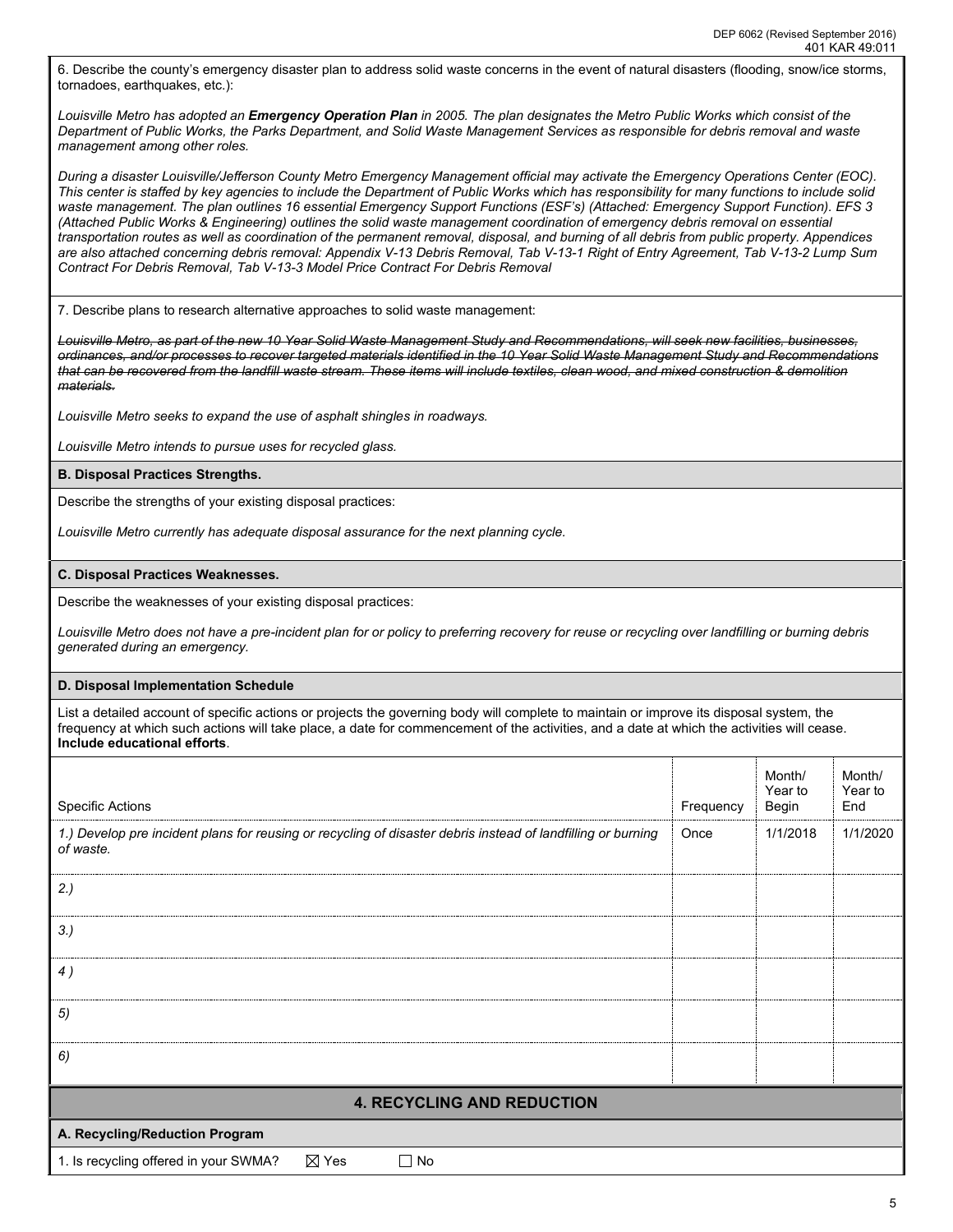| 401 KAR 49:011                                                                                                                                                                                                                                                                                                                                                                                                                                                                                           |  |  |  |  |  |  |  |
|----------------------------------------------------------------------------------------------------------------------------------------------------------------------------------------------------------------------------------------------------------------------------------------------------------------------------------------------------------------------------------------------------------------------------------------------------------------------------------------------------------|--|--|--|--|--|--|--|
| 2. Describe your SWMA's annual recycler registration process including the annual requirements to file reports:                                                                                                                                                                                                                                                                                                                                                                                          |  |  |  |  |  |  |  |
| <b>Registration Process</b><br>All recyclers and compost facilities must obtain a license to operate in Louisville Metro according to ordinance LMCO Chapter 51.200                                                                                                                                                                                                                                                                                                                                      |  |  |  |  |  |  |  |
| Recyclers and composters are licensed annually based upon fiscal year                                                                                                                                                                                                                                                                                                                                                                                                                                    |  |  |  |  |  |  |  |
| The licensee fee is set at \$100                                                                                                                                                                                                                                                                                                                                                                                                                                                                         |  |  |  |  |  |  |  |
| <b>Annual Reporting Process</b><br>Each licensee must report recycling activities from the previous year by February 15 <sup>th</sup> using an online program called ReTRAC Connect. The<br>program contains all the information required in DEP 5033 Municipal Solid Waste Collector and Recycler Registration Report Form in addition<br>to local reporting requirement information. The program aims to ensure recyclable materials are not double counted. The program is free for<br>the licensees. |  |  |  |  |  |  |  |
| Louisville Metro also surveys businesses that conduct recycling secondary to their main purpose of operation. These operations only report on<br>materials sent directly to recycling facilities outside of Louisville Metro.                                                                                                                                                                                                                                                                            |  |  |  |  |  |  |  |
| $\Box$ No<br>$\boxtimes$ Yes<br>3. Do you have a plan to reduce the need for land disposal of yard waste?<br>If yes, describe:                                                                                                                                                                                                                                                                                                                                                                           |  |  |  |  |  |  |  |
| Louisville Metro will continue current ordinance 51.509 banning the landfill of yard waste generated in Jefferson County.                                                                                                                                                                                                                                                                                                                                                                                |  |  |  |  |  |  |  |
| Louisville Metro will continue yard waste container regulation 51.507 (R) requiring containers for the collection of yard waste to meet<br>requirements of 51.507 or be set out in paper yard waste bags or bags meeting ASTM D6400 standards. Board.                                                                                                                                                                                                                                                    |  |  |  |  |  |  |  |
| $\Box$ No<br>4. Does your SWMA collect or manage yard waste for the purpose of diverting it from a landfill?<br>$\boxtimes$ Yes                                                                                                                                                                                                                                                                                                                                                                          |  |  |  |  |  |  |  |
| 5. List the counties and cities within your SWMA that collect or manage yard waste for the purpose of diverting it from the landfill?                                                                                                                                                                                                                                                                                                                                                                    |  |  |  |  |  |  |  |
| Yard waste collection must be offered to all residential customers by<br>private waste haulers. This includes small cities.                                                                                                                                                                                                                                                                                                                                                                              |  |  |  |  |  |  |  |
|                                                                                                                                                                                                                                                                                                                                                                                                                                                                                                          |  |  |  |  |  |  |  |
|                                                                                                                                                                                                                                                                                                                                                                                                                                                                                                          |  |  |  |  |  |  |  |
| 6. List all permitted composting operations currently operating in your SWMA. If no composting operation exists, detail any actions your SWMA<br>plans to take to encourage composting:                                                                                                                                                                                                                                                                                                                  |  |  |  |  |  |  |  |
| Outer Loop Recycling & Disposal Facility located at 2673 Outer Loop. However a large percentage of yard waste generated in the county is<br>transported out of county for composting by Smith Creek.                                                                                                                                                                                                                                                                                                     |  |  |  |  |  |  |  |
| 7. Describe your plan to reduce the need for land disposal through recycling, reuse and waste reduction (include drop off centers, curbside<br>collection, interlocal agreements for regional alliances, etc.)                                                                                                                                                                                                                                                                                           |  |  |  |  |  |  |  |
| We will continue the current system for recycling.                                                                                                                                                                                                                                                                                                                                                                                                                                                       |  |  |  |  |  |  |  |
|                                                                                                                                                                                                                                                                                                                                                                                                                                                                                                          |  |  |  |  |  |  |  |
| 8. If recycling is deemed not feasible, provide specific details supporting that decision:                                                                                                                                                                                                                                                                                                                                                                                                               |  |  |  |  |  |  |  |
| N/A                                                                                                                                                                                                                                                                                                                                                                                                                                                                                                      |  |  |  |  |  |  |  |
| 9. Describe how used motor oil, batteries, and antifreeze are handled in your SWMA:                                                                                                                                                                                                                                                                                                                                                                                                                      |  |  |  |  |  |  |  |
| Motor oil, antifreeze, cooking oil, used oil filters are accepted at (4) Waste Management District recycling centers and at many auto repair<br>locations.                                                                                                                                                                                                                                                                                                                                               |  |  |  |  |  |  |  |
| Batteries are accepted at the Louisville Metro Government Waste Reduction Center, at the Waste Management Districts Household<br>Hazardous Materials Drop-off Center (HazBin), and at private battery recycling companies such as Batteries Plus and Interstate Batteries.<br>Vehicle batteries are turned in with any purchase of a new battery at most auto parts stores.                                                                                                                              |  |  |  |  |  |  |  |
| 10. Describe how household hazardous waste is handled in your SWMA:                                                                                                                                                                                                                                                                                                                                                                                                                                      |  |  |  |  |  |  |  |
| All household hazardous materials are accepted at the Waste Management District HazBin center located at 7501 Grade Lane. The facility is<br>currently open two (2) days per week from 9 am to 3 pm.                                                                                                                                                                                                                                                                                                     |  |  |  |  |  |  |  |
| $\boxtimes$ Yes<br>11. Are electronics/computers recycled in your SWMA?<br>∣ No                                                                                                                                                                                                                                                                                                                                                                                                                          |  |  |  |  |  |  |  |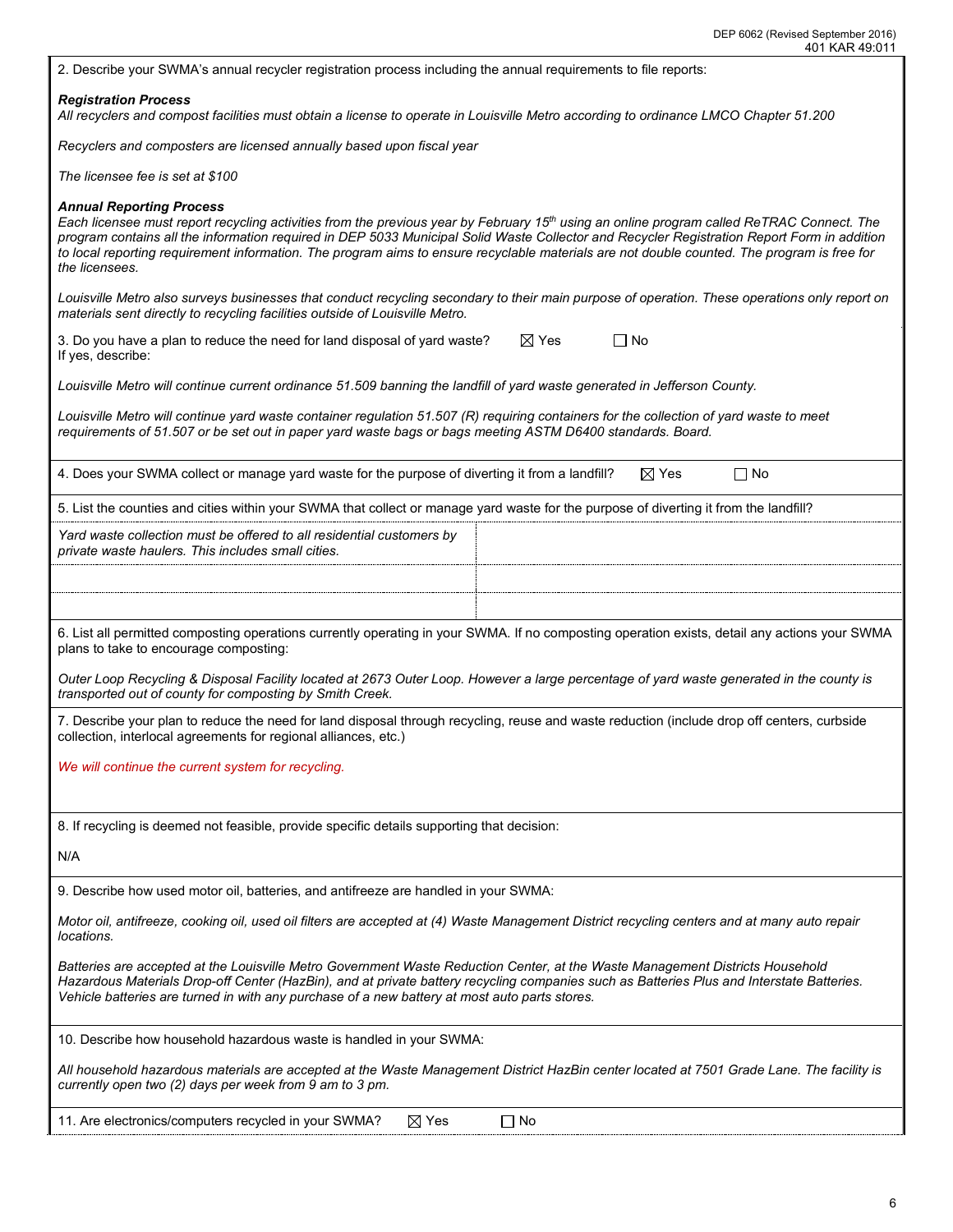| 401 KAR 49:011                                                                                                                                                                                                                                                                                                                                                                    |
|-----------------------------------------------------------------------------------------------------------------------------------------------------------------------------------------------------------------------------------------------------------------------------------------------------------------------------------------------------------------------------------|
| 11a. If yes, describe your electronics/computer (e-scrap) recycling program:                                                                                                                                                                                                                                                                                                      |
| Residents are allowed to drop-off electronics at the Louisville Metro Government Waste Reduction Center free of charge. Other private<br>electronics recyclers are licensed and accept or collect e-waste.                                                                                                                                                                        |
| 11b. If no, discuss any plans your governing body has to start an electronics/computer (e-scrap) recycling program:                                                                                                                                                                                                                                                               |
| N/A                                                                                                                                                                                                                                                                                                                                                                               |
| 12. Is office paper recycled in your SWMA?<br>$\boxtimes$ Yes<br>Γ No                                                                                                                                                                                                                                                                                                             |
| 12a. If yes, what businesses or agencies recycle office paper?                                                                                                                                                                                                                                                                                                                    |
| Many small businesses have office paper recycling or single stream recycling through the Department of Public Works Solid Waste<br>Management Services in the Urban Services District or through the Wet/Dry collection in the Central Business District. Other contract directly<br>with private waste collectors. An individual list of businesses or agencies in not possible. |
| 12b. If no, explain why office paper is not recycled in your SWMA:                                                                                                                                                                                                                                                                                                                |
| N/A                                                                                                                                                                                                                                                                                                                                                                               |
| 13. What efforts has your governing body made to assist the local school boards in recycling white paper and cardboard to meet the statutory<br>requirements in KRS 160.294? If there have been none what will the county do to assist in this endeavor? Include dates in the implementation<br>schedule:                                                                         |
| Louisville Metro Government has a partnership with local schools and agencies to promote recycling and materials recovery. The partnership<br>focuses on total materials management which includes recycling. Most schools use single stream recycling but some are considering using a<br>wet/dry model for handling waste.                                                      |
| <b>B. Recycling Program Strengths</b>                                                                                                                                                                                                                                                                                                                                             |
| Describe the strengths of your existing recycling program:                                                                                                                                                                                                                                                                                                                        |
| Louisville Metro has varied educational and outreach programs that span sectors and types of disposed material. These include the<br>residential campaigns to promote leaf mulching and grasscycling, a "launch pack" for office recycling programs, multi-unit recycling guidebook,<br>and promotion of green building practices to the C&D sector.                              |
| Louisville Metro ordinance requires licensed waste haulers offer all residents and businesses access to curbside recycling and yard<br>waste collection service if they choose to subscribe.                                                                                                                                                                                      |
| Louisville Metro ordinance requires single-stream recycling program accepts an expanded list of materials, such as #1-7 plastics.                                                                                                                                                                                                                                                 |
| Louisville Metro has drop-off programs offered by the Department of Public Works and/or Solid Waste Management Services Division that<br>cover e-waste, Christmas trees recycling, document shredding, single stream recycling, and expired or unused pharmaceuticals.                                                                                                            |
| Louisville Metro has four staffed drop-off programs offered by the Waste Management District that cover source separated recycling<br>materials, motor oil, cooking oil, oil filters, antifreeze, latex paint, and household hazardous materials.                                                                                                                                 |
| <b>C. Recycling Program Weaknesses</b>                                                                                                                                                                                                                                                                                                                                            |
| Describe the weaknesses of your existing recycling program:                                                                                                                                                                                                                                                                                                                       |
| While Louisville Metro has multiple educational and outreach programs deployment is limited. Many programs exist only as a pilot or at<br>limited scale, and some education materials are not widely distributed or promoted. For example:                                                                                                                                        |
| Targeted educational guides for property managers on recycling program implementation exist but have not been widely<br>distributed or promoted.                                                                                                                                                                                                                                  |
| Multi-family recycling guide from property owners has been developed but not introduced or promoted.                                                                                                                                                                                                                                                                              |
| Technical assistance to businesses on recycling is limited and informal.                                                                                                                                                                                                                                                                                                          |
| Some programs are not currently offered. Louisville has not currently developed or deployed some best management practices for<br>increasing diversion or decreasing waste generation. For example:                                                                                                                                                                               |

- *Technical assistance for property managers is not currently provided.*
- *Material exchanges are not currently available, and reuse organizations are not currently leveraged to increase waste diversion and waste reduction.*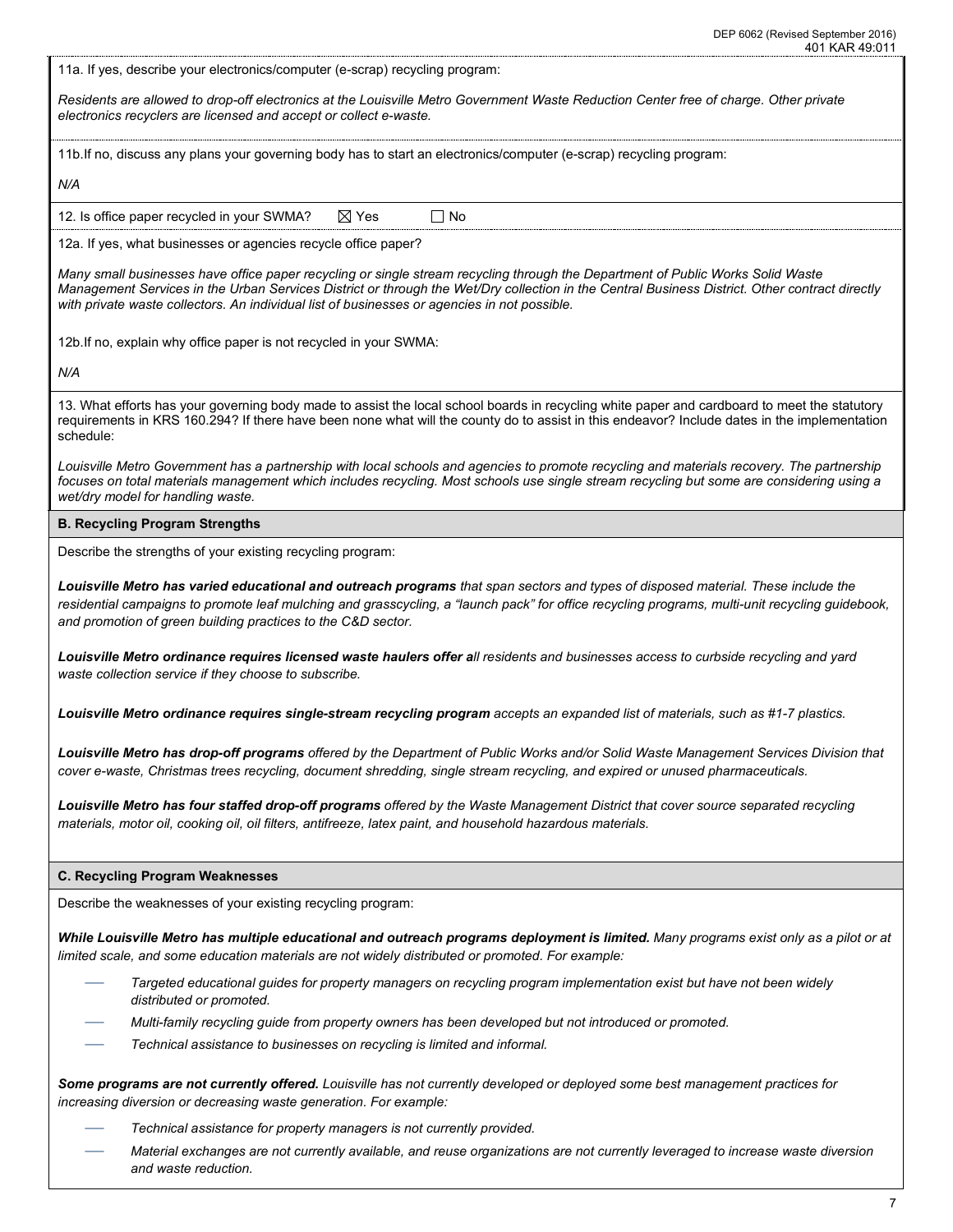# **D. Recycling/Reduction Implementation Schedule** List a detailed account of specific actions or projects the governing body will complete to maintain or improve its recycling/reduction system, the frequency at which such actions will take place, a date for commencement of the activities and a date at which the activities will cease. **Include educational efforts**. Specific Actions **Frequency Frequency Frequency Frequency Frequency Frequency** Month/ Year to Begin Month/ Year to End *1.) Continue yard waste container regulation 51.507 (R) requiring containers for the collection of yard waste to meet requirements of 51.507 or be set out in paper yard waste bags or bags meeting ASTM D6400 standards.* Continuous 1/1/2018 12/31/2022 *2.) Build an education team to review and expand recycling & reuse program deployment in the industrial/commercial/institutional sectors, residential sectors, and construction & demolition sectors.*  Once 1/1/2018 1/1/2019 *3.) Create recycling drop-off locations for periodic bulky and hard to recycle items collection events such as yard waste, clean wood, latex paint, electronics, and concrete/rock/gravel*  from home projects. This program would be for residents of Jefferson County and shall *exclude waste from contractors and waste generated from industrial-commercial-institutional properties and construction & demolition projects.*  Once 7/1/2018 12/31/2022 4.) Continue current recycling collection system and drop-off system. <br>
and the system. *5.) 6.)* **5. OPEN DUMPS AND LITTER A. Open Dumps and Litter** 1. Describe the contents of your ordinance with respect to open dumping. Provide a copy of the section of the ordinance(s) pertaining to open dumping and place at the end of the report with a cover sheet labeled "**Chapter 5 Attachments**." *Louisville ordinance states "No person shall dump…any waste or hazardous waste onto public or private property that is not licensed for the purpose of disposal of waste…" The stated penalty is a minimum of \$500 fine and impoundment of vehicle for up to one year. Louisville ordinance also requires all residents, and all commercial/industrial properties to have once per week garbage collection. See Chapter 2 Attachment: An Ordinance Creating a New Section 51.510 Regarding Illegal Dumping and An Ordinance Amending LMCO Chapter 51.510 Regarding Illegal Dumping* 2 What is your process for identifying and recording open dumps? *Louisville Metro has three solid waste enforcement officers who are assigned to geographical areas. Each officer responses to citizen complaints through a Metro service request hotline. Officers also conduct windshield surveys during months or days when service complaints are low such as the winter time.*  3. How does the SWMA prioritize the cleanup of open dumps? *Louisville Metro has a policy of getting the debris removed as soon as possible and therefore in most cases the cleanups are conducted within one week of discovery using Metro resources. However, when a larger dump is discovered the nature of the materials dumped and the proximity to sensitive areas will dictate priority. Putrescible waste and used tires have the highest priority and inert materials the lowest. Waste in flood prone or near water ways or drainage and sewer lines are also high priority.*  4. Describe the procedures to prevent the recurrence of open dumping at sites that have been cleaned (include surveillance efforts, pull-off barricades, etc.): Louisville Metro prefers barriers as the first priority in preventing new dumping however this is not always possible. In those areas where it is

*not possible Louisville Metro will utilize surveillance cameras until the incidents are reduced or stopped and then periodic site checks are*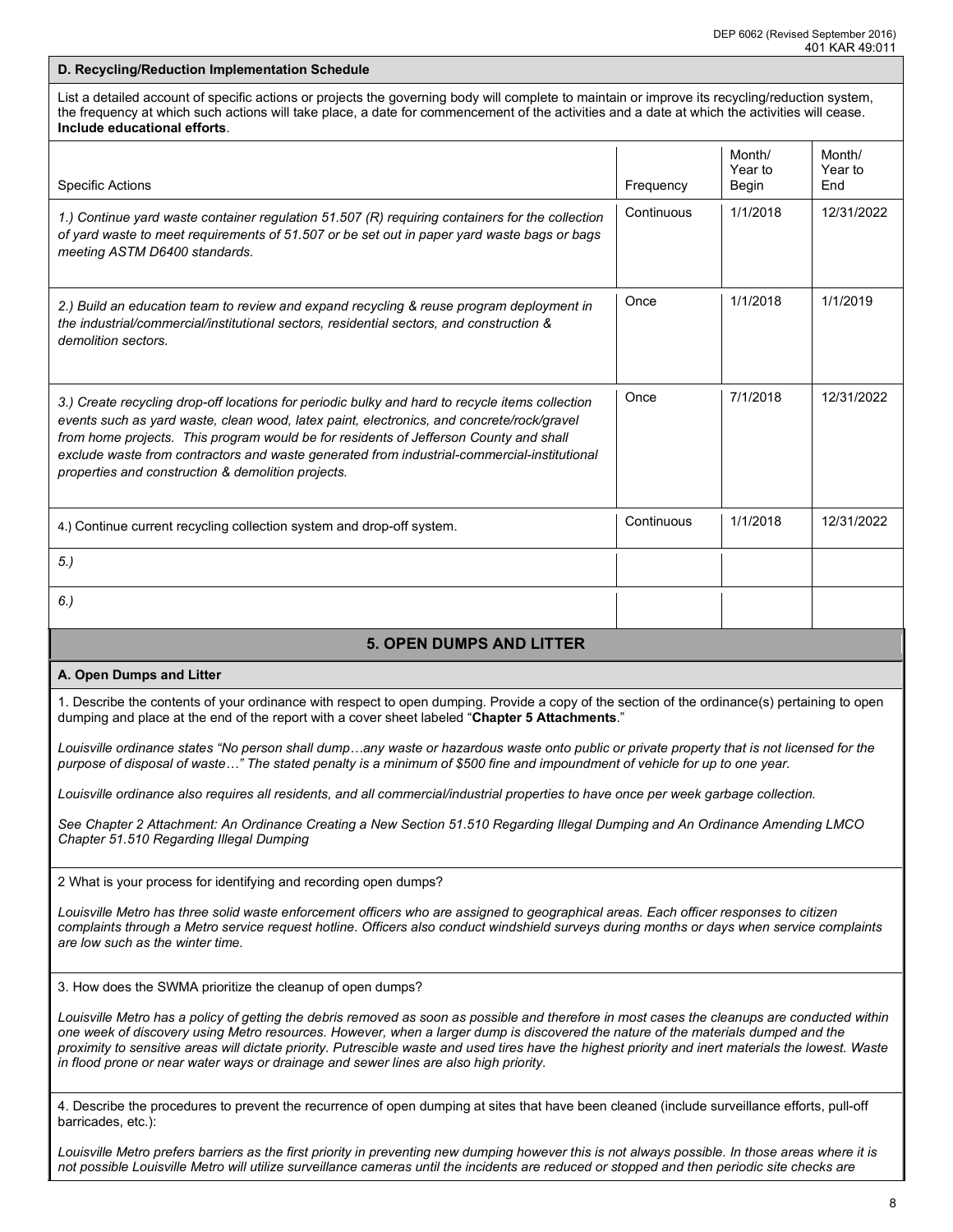*conducted. If new dumping occurs surveillance cameras are returned.* 

*Louisville Metro will also publicize as much as possible any convictions of person involved in illegal dumping. This has a wider affect than just on an individual illegal dump site.* 

5. Describe any assistance your SWMA offers to private property owners to clean open dumps:

*Louisville Metro assists property owners in identifying free or low cost disposal option. The Department of Public Works-Solid Waste Management Services offers free drop-off of up to three household items per day for all Louisville Metro residents regardless of where they live. .* 

6. Describe your plan to control and clean up litter:

*Louisville Metro has multiple agencies working on the litter problem.* 

*Brightside conducts community cleanliness assessments three times per year to measure litter in the community based on a Keep America Beautiful scale. This measurement has been used to determine potential "like" sites that need cleaning more often.* 

*The Waste Management District obtains Kentucky Pride Fund Grants for Jefferson County although some small cities also obtain grant funding from the same source.* 

*The Waste Management District in turn funds litter cleanup activities through the Department of Public Works and litter education and volunteer recruitment and supplies for Brightside to conduct volunteer cleanups.* 

*The Department of Public Works as part of the Waste District funding staffs two (2) solid waste officers. These officers take Dismas Inmates and person needing community service hours from the Department of Community Based Services out M-F of each week to clean areas identified during assessments and handle litter complaints from the public through the MetroCall 311 system.* 

*The Department of Corrections also utilizes inmate crews to clean areas M-F.* 

*The Department of Public Works in in the process of conducting pilot programs to identify root causes and solutions to the litter problem which*  will be geared toward prevention. The focus areas will be on anti-litter messaging and outreach, improvement in the solid waste management *collection system, and community standards (i.e. enforcement efforts).* 

*See Memorandum of Agreements, Assessment Documents, and Litter Routes* 

7. Describe the coordination efforts that exist within your SWMA with local, county and state law enforcement. If your county has a litter ordinance, provide a copy of the ordinance(s) or the portion of the solid waste ordinance(s) pertaining to litter and place at the end of the report with a cover sheet labeled "**Chapter 5 Attachments**."

*Coordination between enforcement agencies relating to litter does not exist at this time.* 

*See Chapter 2 attachment: LMCO Chapter 51, sections 51.501 (A), 51.503(B)*

**B. Open Dump Prevention Strengths**

Describe the strengths of your program to clean and prevent open dumps:

*Louisville Metro has a strong community reporting system through MetroCall 311. Most illegal open dumps are identified quickly and cleaned quickly.* 

*The Department of Public Works has a very good relationship with the regional Kentucky Division of Waste Management Office and as such to bring enforcement actions at several properties before they became illegal open dumps.* 

*The Department of Public Works enforcement unit operates surveillance camera operations on locations where illegal dumping occurs on a frequent basis. The operations have been effective in eliminating/reducing illegal dumping where it has traditionally been a problem.* 

*Louisville Metro provides free year round options for drop-off disposal of up to three (3) of common household bulky waste each day*

*Louisville Metro provides a free day at the landfill in cooperation with Waste Management of Kentucky.*

**C. Open Dump Prevention Weaknesses**

Describe the weaknesses of your program to clean and prevent open dumps:

*A lack of an education and outreach campaign focusing on prevention, awareness, and reporting hampers efforts to reduce illegal dumping.* 

*Public education resources and time has focused specifically on recycling and collection and not enough on illegal dumping prevention*

*Many citizens are unaware of year round free options for disposal of common household bulky items.*

*While Louisville Metro has free options for disposal there is only one location which make it inconvenient for some*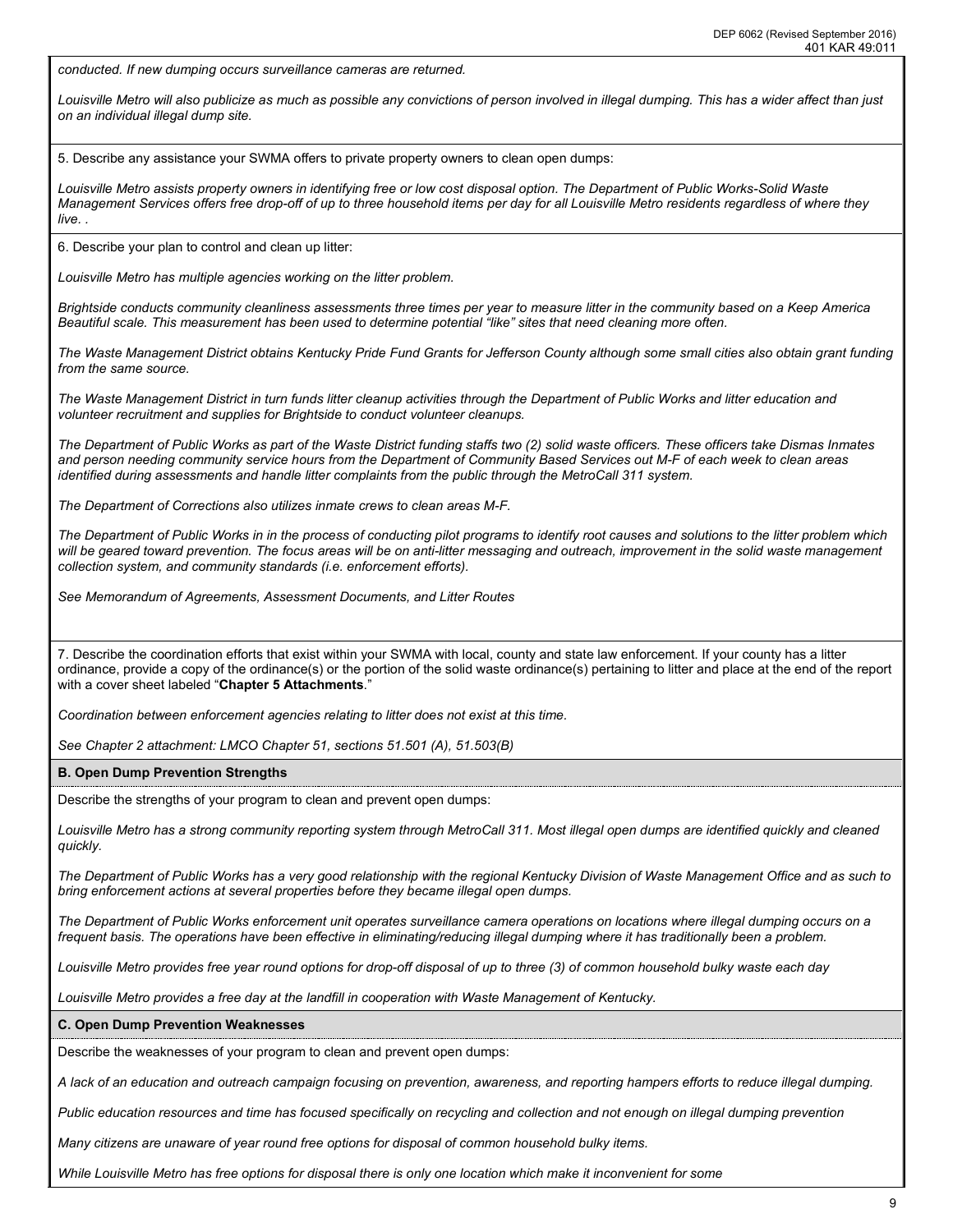*Four (4) percent of households in Jefferson County do not have the mandatory garbage services.*  **D. Open Dump Prevention Implementation Schedule** List specific actions or projects your SWMA will complete to maintain or improve its open dump abatement program. **Include educational efforts**. Specific Actions **Frequency Frequency Frequency Frequency Frequency Frequency** Month/ Year to Begin Month/ Year to End *1.) In cooperation with the Waste Management District Public Educator develop an education and outreach program to focus on citizen awareness and prevention of illegal dumping, citizens disposal option*  Continuous 3/1/2018 12/31/2022 *2.) See Chapter 4 Specific Actions #3. In addition to recycling bulk items and enhancing services for citizens this free services may reduce incidents of illegal dumping. 3.) 4.) 5.) 6.)*  **E. Litter Prevention Strengths** Describe the strengths of your program to control and clean up litter: *Louisville Metro has established a cleanliness index based upon the Keep America Beautiful program. Louisville Metro has established dedicated crews to collect litter each day in an effort to prevent additional litter. Louisville Metro conducts community cleanup events in the spring and fall. Louisville Metro provides cleanup supplies to any group wishing to do a cleanup. Most bus stops have litter bins. Louisville Metro has a Report a Litterer Program where residents can call MetroCall 311 to report a person for littering. An education letter and litter bag is mailed to the offender.* **F. Litter Prevention Weaknesses** Describe the weaknesses of your program to control and clean up litter: *Cleaning crews and cleanup events cannot keep up with the amount of litter generated on a weekly basis. Littered areas are a signal to those in the community that it is okay to litter because no one cares (broken window theory). Limited enforcement of litter laws by law enforcement agencies Some business and residents do not clean litter routinely enough to keep their property clean and from encouraging more litter. The solid waste collection system contributes to litter when it is not properly utilized by citizens. Not enough litter bins in pedestrian corridors near food on the go or convenience/gas stations stores that generate litter.*  **D. Litter Prevention Implementation Schedule** List specific actions or projects your SWMA will complete to maintain or improve its litter abatement program. **Include educational efforts**. Specific Actions **Frequency Frequency Frequency Frequency Frequency Frequency** Month/ Year to Begin Month/ Year to End *1.) Create an awareness campaign encouraging citizens and businesses to routinely clean and remove litter from their property year round.* Continuous 1/1/2018 1/1/2022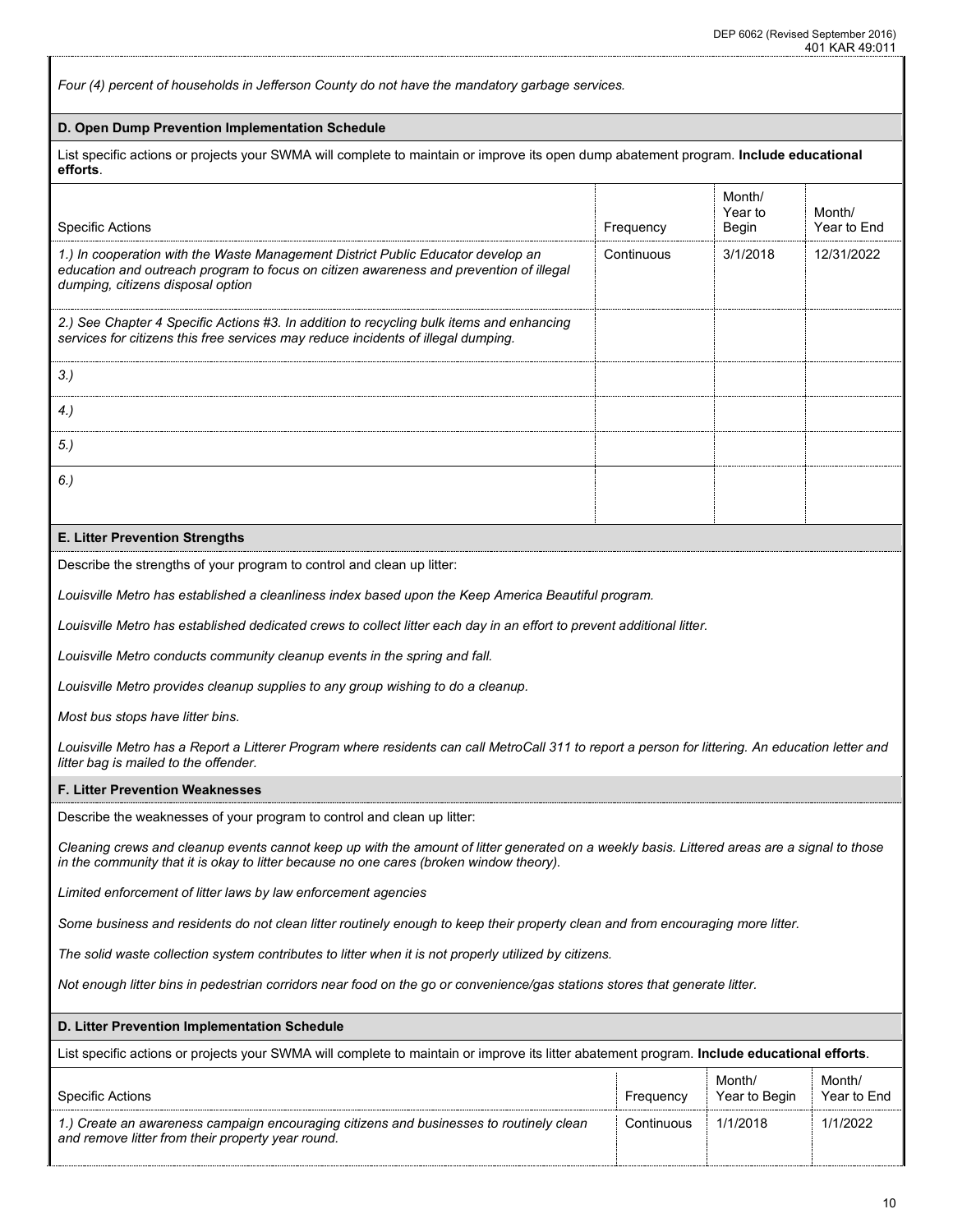|                                                                                                                                                                                                                                                                                                                                                                                                                                                                                                                                                                                          |            |          | 401 KAR 49:011 |  |  |  |  |
|------------------------------------------------------------------------------------------------------------------------------------------------------------------------------------------------------------------------------------------------------------------------------------------------------------------------------------------------------------------------------------------------------------------------------------------------------------------------------------------------------------------------------------------------------------------------------------------|------------|----------|----------------|--|--|--|--|
| 2.) Improve education on proper solid waste management collection procedures and their<br>importance to the community.                                                                                                                                                                                                                                                                                                                                                                                                                                                                   | Continuous | 1/1/2018 | 1/1/2022       |  |  |  |  |
| 3.) Ensure all main thoroughfares are cleaned of all litter 6 times per year.                                                                                                                                                                                                                                                                                                                                                                                                                                                                                                            | Continuous | 7/1/2018 | 1/1/2022       |  |  |  |  |
| 4.) Create a litter cleanup reporting app where citizens can report their cleanup events and<br>report where the crew will pick up the bags. This app can be used with Brightside Community-<br>Wide Cleanup and Neighborhood Cleanups.                                                                                                                                                                                                                                                                                                                                                  | Once       | 1/1/2018 | 2/1/2018       |  |  |  |  |
| 5.) Conduct a pilot program for collecting bulk waste weekly for those residents receiving<br>services by the Department of Public Works in the Urban Services District.                                                                                                                                                                                                                                                                                                                                                                                                                 | Once       | 1/1/2018 | 1/1/2019       |  |  |  |  |
| 6.)                                                                                                                                                                                                                                                                                                                                                                                                                                                                                                                                                                                      |            |          |                |  |  |  |  |
|                                                                                                                                                                                                                                                                                                                                                                                                                                                                                                                                                                                          |            |          |                |  |  |  |  |
|                                                                                                                                                                                                                                                                                                                                                                                                                                                                                                                                                                                          |            |          |                |  |  |  |  |
|                                                                                                                                                                                                                                                                                                                                                                                                                                                                                                                                                                                          |            |          |                |  |  |  |  |
|                                                                                                                                                                                                                                                                                                                                                                                                                                                                                                                                                                                          |            |          |                |  |  |  |  |
| <b>6. FACILITY SITING</b>                                                                                                                                                                                                                                                                                                                                                                                                                                                                                                                                                                |            |          |                |  |  |  |  |
| As per KRS 224.01-010, the definition for a "solid waste management facility" is any facility for the collection, storage, transportation, transfer,<br>processing, treatment, and disposal of solid waste" Solid waste facilities include, but are not limited to contained landfills, CD/D landfills,<br>transfer stations, recycling centers and composting facilities.                                                                                                                                                                                                               |            |          |                |  |  |  |  |
| A. Facility Siting                                                                                                                                                                                                                                                                                                                                                                                                                                                                                                                                                                       |            |          |                |  |  |  |  |
| 1. Describe your SWMA's current siting ordinance(s). Include any local planning and zoning requirements. Attach a signed and dated copy of<br>the current siting ordinance(s) and place at the end of the report with a cover sheet labeled "Chapter 6 Attachments."                                                                                                                                                                                                                                                                                                                     |            |          |                |  |  |  |  |
| Louisville Metro ordinance Chapter 51.200 requires any off-site solid waste management facility to be licensed by the District. This includes<br>landfills; solid waste management facilities other than landfills, waste disposal facilities other than landfills, recycling and compost facilities.<br>Facilities must make application on a form supplied by the District. Facilities are required to submit along with their application supporting<br>documentation. Each application is reviewed and approved, disapproved, or additional information is requested within 45 days. |            |          |                |  |  |  |  |
| For disposal facilities including transfer stations the Louisville/Jefferson County Metro Government Waste Management District 109 Board<br>conduct Consistency Determinations to determine if a facility fits with the current Five Year Solid Waste Management Plan. The process<br>follows established bylaws for conducting public meetings and consistency determinations. See attached "By Laws of the Louisville/Jefferson<br>county Metro Government Waste Management District"                                                                                                  |            |          |                |  |  |  |  |
| Louisville Metro has an extensive zoning ordinance dating back to 1931 with 2016 being the latest version. It can be found at<br>https://louisvilleky.gov/government/planning-design/land-development-code. Attachment will not contain the entire ordinance but instead will<br>include only those sections relating to solid waste management facilities. See attachment: Land Development Code Provisions Relating to Off-<br>site Solid Waste Management Facility Siting                                                                                                             |            |          |                |  |  |  |  |
| 2. A siting ordinance enforced at the local level helps ensure that the facility attains the standards set forth by the local solid waste governing<br>body. Describe the process for enforcing your SWMA's siting ordinance(s):                                                                                                                                                                                                                                                                                                                                                         |            |          |                |  |  |  |  |
| Louisville Metro Codes and Regulations Department is the primary agency to handle zoning enforcement issues for the Louisville Metro<br>Department of Planning & Design Services. Violations of zoning laws are cited with an appeal process to the Board of Zoning Adjustment<br>(BOZA). All proceeding are conducted according to BOZA By Laws (attached)                                                                                                                                                                                                                              |            |          |                |  |  |  |  |
| 3. Describe in detail the site approval process for your SWMA. Attach a copy of the siting procedures and place at the end of the report with a<br>cover sheet labeled "Chapter 6 Attachments."                                                                                                                                                                                                                                                                                                                                                                                          |            |          |                |  |  |  |  |
| <b>Waste District Approval Process</b>                                                                                                                                                                                                                                                                                                                                                                                                                                                                                                                                                   |            |          |                |  |  |  |  |

*All proposed off-site waste management facilities operators must apply to the Waste District at 600 Meriwether Avenue. Each application must include basic information along with documents showing they are in good standing with the Kentucky Secretary of State and that they have*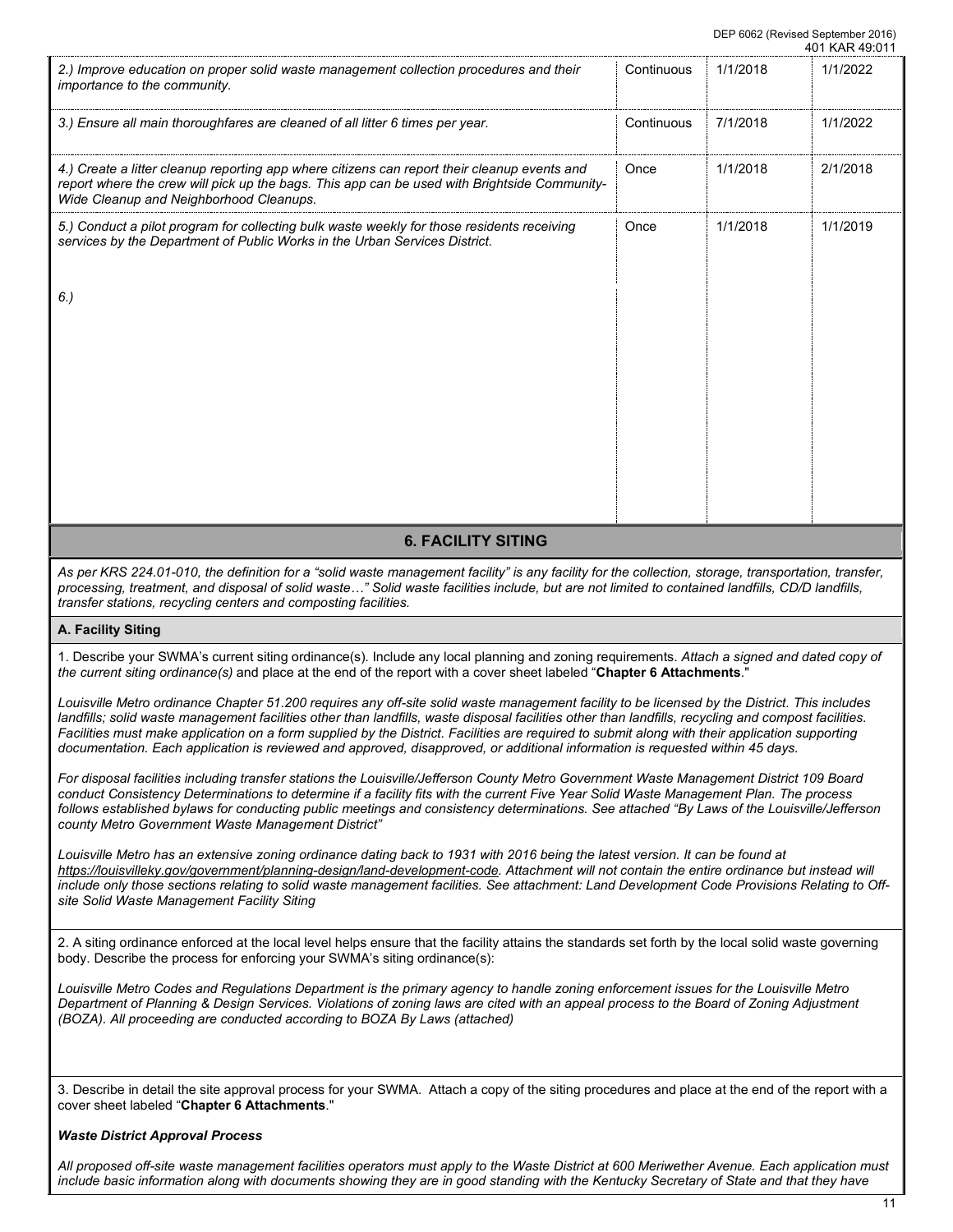*comprehensive general liability issuance. An Applicant statement Form must be completed as well which includes whether the applicant, any corporate officer or principle stockholder has ever been convicted of a felony along with other information. See attached Application For Licensure and Applicant Statement Forms.* 

*Along with the application transfer stations must address concerns regarding handling of certain materials, waste accumulation, how the*  facility will handle incidental amounts of hazardous waste or asbestos material. Transfer stations must also show how drainage will be handled, *the location of screening, and that they are in compliance with Metro zoning regulations and other federal, state, and local laws.* 

*Compost facilities, construction & demolition debris facilities must submit additional site information according to LMCO.*

*Applications are reviewed according to LMCO Chapter 51.202 (C) by responding within 45 days of receipt of the application with an approval, disapproval, or request for more information.* 

*Planning & Design Zoning Approval Process (see attached flow chart) Step One:* 

*Applicants must submit a pre-application to begin the process along with a \$130.00 Fee*

*A case manager is assigned and sets up a pre-application meeting*

*Pre-applications are reviewed by pertinent agencies.* 

*Pre-application meeting is conducted if the applicant request one. The pertinent agency comments are reviewed.*

*Applicants are required to hold a neighborhood meeting in order to present your plans to neighbors and respond to their feedback. The neighborhood meeting can be held at any time during the Pre-Application phase, but must be held prior to filing a formal application. Contact your Case Manager for additional information on neighborhood meetings, including notice requirements.*

#### *Step Two:*

*Applicant must submit a formal application (appropriate application must be used)*

*Development plans submitted with the Formal Application are distributed by the Case Manager to pertinent review agencies. Agencies have two weeks to review the plan and make comments.* 

*Once the applicant receives agency comments, they should address any issues and resubmit the plans.*

When all review agency comments have been addressed, the application is ready for review by the Board of Zoning Adjustment *[\(BOZA\)](https://louisvilleky.gov/government/planning-design/board-zoning-adjustment)*.

#### *Step Three:*

*The date of a Public Hearing is set by the case manager. The applicant is required to send public notification to adjoining property owners by mail. Neighbors must be sent notification 14 days prior to the Public Hearing. Signs are required to be posted on the property (Planning & Design staff will post the signs). Those signed up with our neighborhood notification program will also be notified by email.*

*The Case Manager conducts a site inspection of the property to assess the impact of the proposed development on the surrounding area and prepares a staff report at least 6 days prior to the Public Hearing.*

*BOZA holds the Public Hearing. Planning & Design staff assigned to the case outlines the request, the applicant will present their information, and others in support will follow. Next, people with a neutral stance can speak, followed by those in opposition. The applicant then has time for rebuttal.*

*After the case has been heard, the Board will go into business session, where members will discuss and make a decision to approve or deny the request based upon all information presented. The decision is based upon the applicant presentation, public testimony, and the staff report.* 

*At the following BOZA hearing (usually two weeks later), the Minutes from your Public Hearing are voted on for approval. Once this happens, the file is transmitted to you and to proper agencies for their use.*

### *Conditional Use Permits:*

In addition to zoning approval certain off-site solid waste management facilities require issuance of a conditional use permit (CUP). This permit *specifies additional requirements the applicant must meet before a zoning permit can be issued. This permit application must also be heard by BOZA. See attached application*

4. Does the site approval process establish rules, regulations, and standards in the physical placement, expansion, or modification of a facility? If not, are there any planned modifications to address these concerns within the siting ordinance/procedures? *Yes*

5. Does the site approval process outline the requirements for public notification in the decision-making process? If not, are there any planned modifications to address these concerns within the siting ordinance/procedures? *Yes*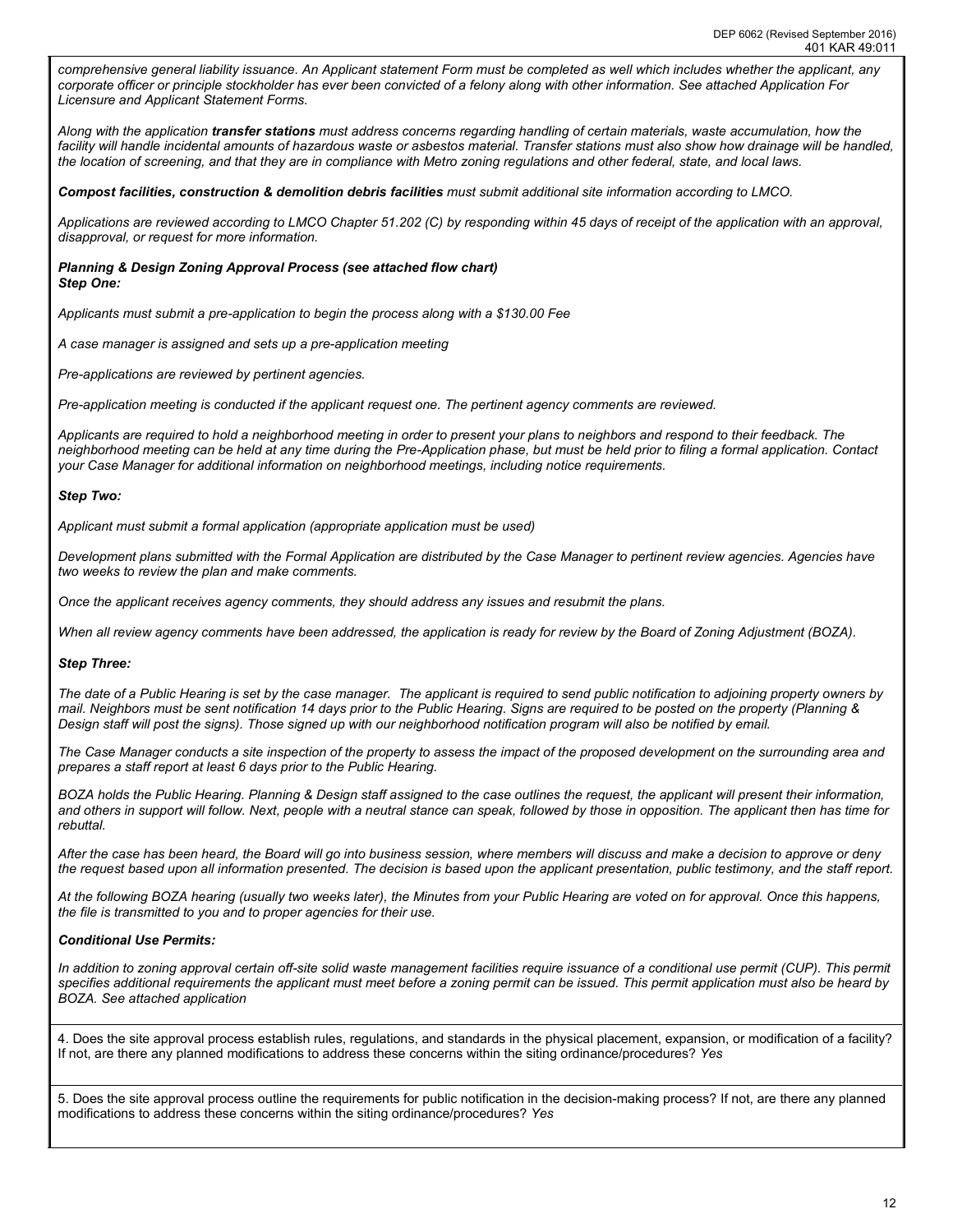6. Does the site approval process include a submittal of a permit application with site specific information, ownership and financial data, approval and notification processes, and allowances for permit conditions, inspections, reporting, fees, enforcement, and penalties? *Yes*

## **B. Facility Siting Strengths**

Describe the strengths of your existing siting ordinance:

*The citing ordinance process is well developed and a standardized process is in place.* 

### **C. Facility Siting Weaknesses**

Describe the weaknesses of your existing siting ordinance:

*The zoning ordinance and Chapter 51 has overlap causing confusion for businesses wanting to locate an off-site solid waste management facility.* 

#### **D. Facility Siting Implementation Schedule**

List specific actions or projects the SWMA will complete to maintain or improve its facility siting system, the frequency at which such actions will take place, a date for commencement of the activities and a date at which the activities will cease. **Include educational efforts**.

| <b>Specific Actions</b>                                                                                                                         | Frequency | Month/<br>Year to<br>Begin | Month/<br>Year to End |
|-------------------------------------------------------------------------------------------------------------------------------------------------|-----------|----------------------------|-----------------------|
| 1.) Complete a review and make recommendations to streamline and coordinate regulations<br>regarding off-site solid waste management facilities | Once      | 7/1/2018                   | 8/1/2019              |
| 2.)                                                                                                                                             |           |                            |                       |
| 3.)                                                                                                                                             |           |                            |                       |
| 4.                                                                                                                                              |           |                            |                       |
| 5.                                                                                                                                              |           |                            |                       |
|                                                                                                                                                 |           |                            |                       |

# **7. ENFORCEMENT**

#### **A. Enforcement Program**

1. Describe your enforcement procedures and penalties for non-participation in your approved solid waste collection system. Attach a copy of the section of the ordinance(s) or procedures pertaining to non-participation and place at the end of the report with a cover sheet labeled *"Chapter 7 Attachments."* 

*Louisville Metro will cite those found in violation of LMCO Chapter 51.500 mandatory collection in place by either employing the services of a waste district licensed solid waste collection and disposal services; having the use of the services of municipally-provided waste haulers; or having solid waste collection and disposal services through the Urban Services District.* 

*An owner or resident must be able to produce evidence of compliance in the form of a paid receipt from a waste district licensed waste hauler.* 

*The penalty for a violation of LMCO Chapter 51.500 is not less than \$50 per day and no more than \$2,500 per day.* 

*All citations can be appealed to the Louisville Metro Code Enforcement Board. Any citation not appealed within 10 days of issuance will become final.* 

*See Chapter 2 Attachment:* An ordinance repealing LMCO Section 156.051 (B)(2) through (5) and 156.055 and reenacting a new Chapter 51 Relating to Solid Waste: Section 51.500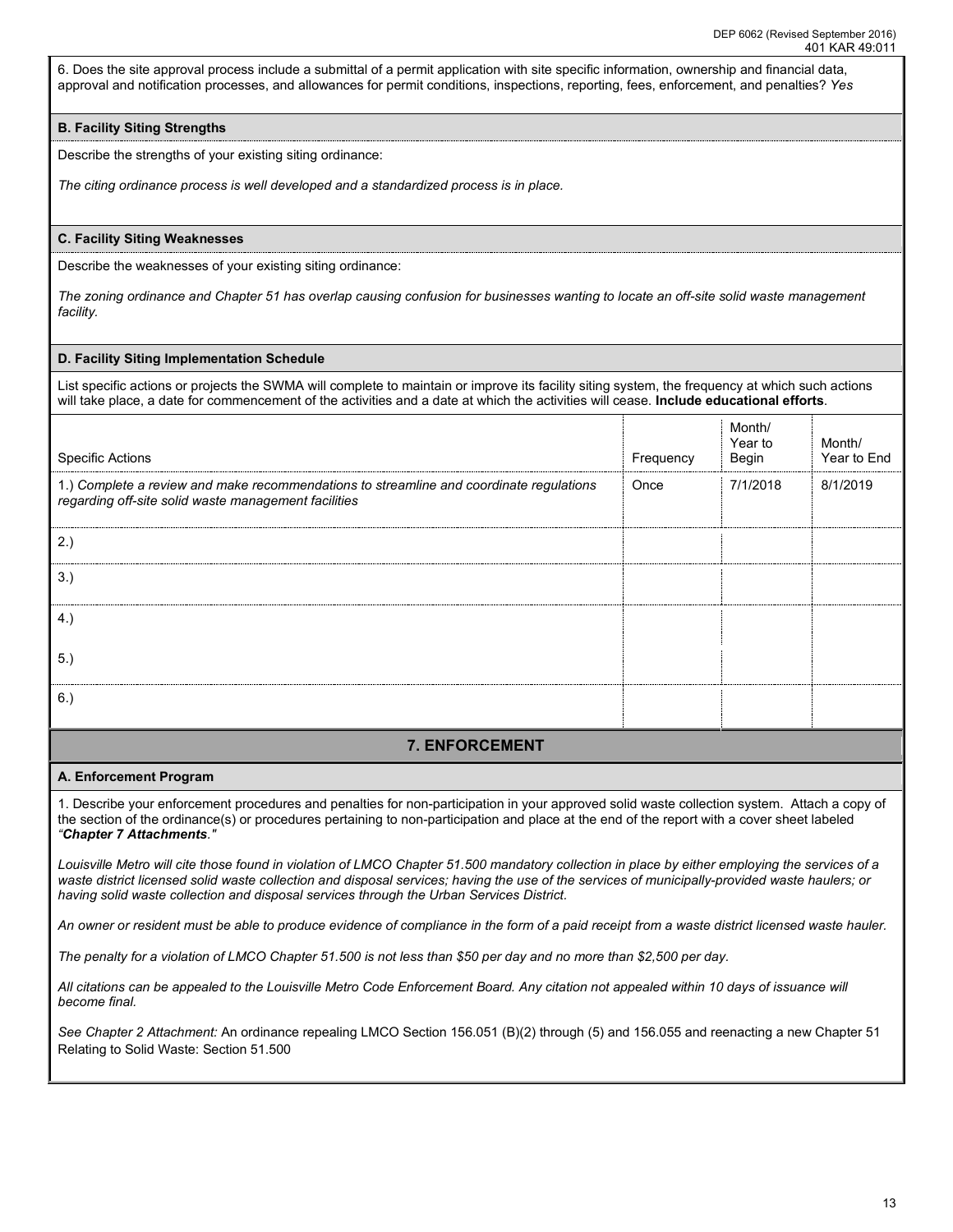

*Louisville Metro has officer dedicated to the investigation and enforcement of illegal dumping laws.* 

*The unit has specialized tools to aid in investigations such as special software to help find individuals who have been caught on camera or who have left evidence in dumped debris.*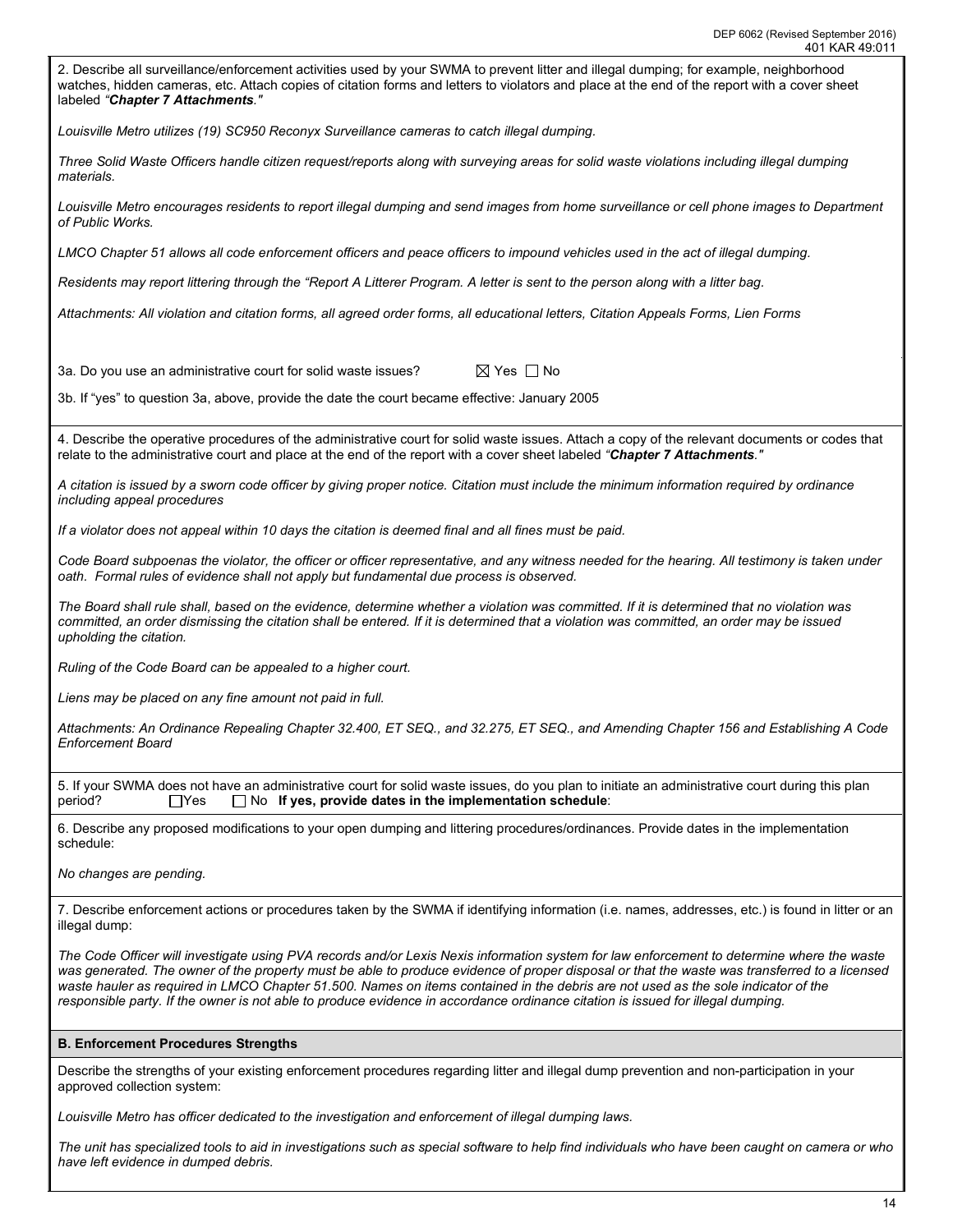*Louisville Metro has adopted a very powerful ordinance allowing officers to file civil citations and to impound vehicles used in the process of illegal dumping.* 

### **C. Enforcement Procedures Weaknesses**

Describe the weaknesses of your existing enforcement procedures regarding litter and illegal dump prevention and non-participation in your approved collection system:

*Litter continues to be a persistent problem in Louisville Metro. Active enforcement of litter laws by law enforcement is a low priority.* 

#### **D. Enforcement Implementation Schedule**

List a detailed account of specific actions or projects the county will complete to maintain or improve its Enforcement System, the frequency at which such actions will take place, a date for commencement of the activities, and a date at which the activities will cease. **Include educational efforts**.

| <b>Specific Actions</b>                                                                                                                                                                                                                                                                                                                                                                                                                                   |                                |                      | Frequency                            | Month/<br>Year to<br>Begin | Month/<br>Year to End |  |  |  |
|-----------------------------------------------------------------------------------------------------------------------------------------------------------------------------------------------------------------------------------------------------------------------------------------------------------------------------------------------------------------------------------------------------------------------------------------------------------|--------------------------------|----------------------|--------------------------------------|----------------------------|-----------------------|--|--|--|
| 1.) Increase surveillance cameras activities to more areas of the county                                                                                                                                                                                                                                                                                                                                                                                  |                                |                      | On-going                             | 1/2018                     | 6/2018                |  |  |  |
| 2.) Purchase 10 additional surveillance cameras and 20 dummy surveillance cameras                                                                                                                                                                                                                                                                                                                                                                         |                                |                      | Once                                 | 1/1/2018                   | 1/1/2019              |  |  |  |
| 3.) Find ways to increase priority of litter enforcement by law enforcement agencies.                                                                                                                                                                                                                                                                                                                                                                     |                                |                      | Continuous                           | 7/1/2018                   | 7/1/2019              |  |  |  |
| $4.$ )                                                                                                                                                                                                                                                                                                                                                                                                                                                    |                                |                      |                                      |                            |                       |  |  |  |
| 5.)                                                                                                                                                                                                                                                                                                                                                                                                                                                       |                                |                      |                                      |                            |                       |  |  |  |
| 6.)                                                                                                                                                                                                                                                                                                                                                                                                                                                       |                                |                      |                                      |                            |                       |  |  |  |
|                                                                                                                                                                                                                                                                                                                                                                                                                                                           | <b>8. FINANCIAL MECHANISMS</b> |                      |                                      |                            |                       |  |  |  |
| A. Financial Mechanisms                                                                                                                                                                                                                                                                                                                                                                                                                                   |                                |                      |                                      |                            |                       |  |  |  |
| 1. Check all items that apply for the funding of your Solid Waste Program.<br>$\Box$ Line Item in County Budget<br>Collection franchise fees<br>□ 109 Taxing Board<br>$\Box$ General Fund<br>Host agreement fees<br>$\boxtimes$ Other (list all): License fees, citations, and proceeds for the sale of recycling materials.                                                                                                                              |                                |                      |                                      |                            |                       |  |  |  |
| 2. How is the Solid Waste Coordinator's position funded?<br>$\Box$ Line Item in County Budget<br>Collection franchise fees<br>□ 109 Taxing Board<br>General Fund<br>$\Box$ Host agreement fees<br>$\boxtimes$ Other (list all): Position funding is covered by the Assistant Director of Public Works (general funds)                                                                                                                                     |                                |                      |                                      |                            |                       |  |  |  |
| 3. List all fees/revenues collected by local government for solid waste management. Examples of fees/revenue are: fees charged for disposal<br>facilities under KRS 68.178; fees charged by local government for garbage collection; 109 taxes, franchise and/or permit fees charged by local<br>government; fees charged at transfer stations or convenience centers if owned by local government; and revenue received from the sale of<br>recyclables. |                                |                      |                                      |                            |                       |  |  |  |
|                                                                                                                                                                                                                                                                                                                                                                                                                                                           |                                |                      | <b>Anticipated Amounts Collected</b> |                            |                       |  |  |  |
| <b>Type of Fees/Revenue:</b>                                                                                                                                                                                                                                                                                                                                                                                                                              | 1 <sup>st</sup> Year           | 2 <sup>nd</sup> Year | 3rd Year                             | 4 <sup>th</sup> Year       | 5 <sup>th</sup> Year  |  |  |  |
| License Fee (per KRS 68.178 for Off-Site Waste                                                                                                                                                                                                                                                                                                                                                                                                            | \$1,101,085                    | \$1,101,085          | \$1,090,000                          | \$1,040,000                | \$990,000             |  |  |  |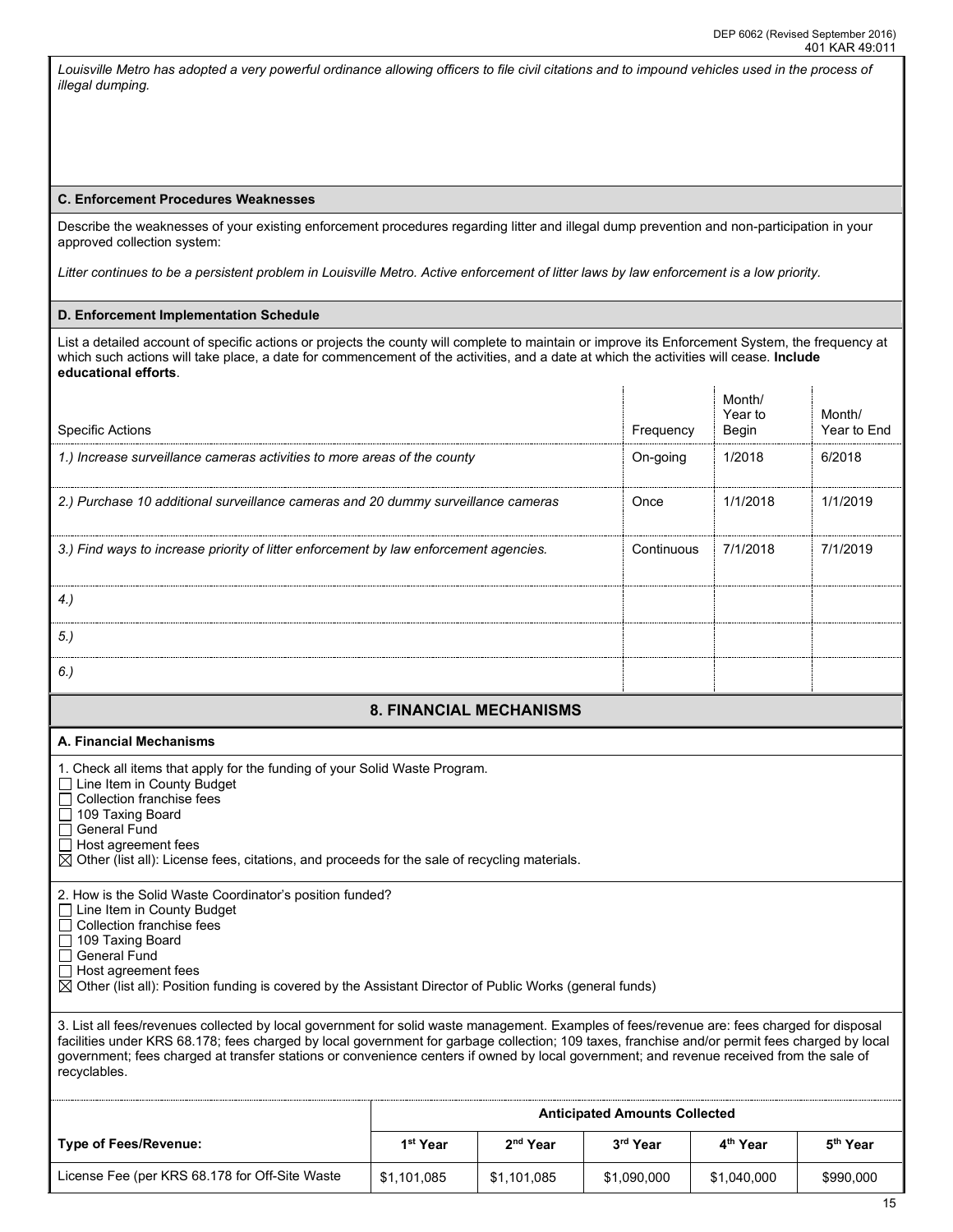| <b>Management Facilities)</b>                                                                     |                      |                      |                                        |                      |                      |
|---------------------------------------------------------------------------------------------------|----------------------|----------------------|----------------------------------------|----------------------|----------------------|
| Municipal Garbage Collection (city and/or county)                                                 | \$                   | \$                   | \$                                     | \$                   | \$                   |
| Franchise fee                                                                                     | \$                   | \$                   | \$                                     | \$                   | \$                   |
| Permit fee                                                                                        | \$                   | \$                   | \$                                     | \$                   | \$                   |
| <b>Transfer station</b>                                                                           | \$                   | \$                   | \$                                     | \$                   | \$                   |
| Convenience center                                                                                | \$                   | \$                   | \$                                     | \$                   | \$                   |
| 109 or other tax                                                                                  | \$                   | \$                   | \$                                     | \$                   | \$                   |
| Proceeds from sale of recyclables                                                                 | \$40,000             | \$40,000             | \$40,000                               | \$40,000             | \$40,000             |
| Landfill user fees                                                                                | \$                   | \$                   | \$                                     | \$                   | \$                   |
| Host agreement                                                                                    | \$                   | \$                   | \$                                     | \$                   | \$                   |
| General revenue                                                                                   | \$                   | \$                   | \$                                     | \$                   | \$                   |
| Eastern Kentucky PRIDE                                                                            | \$                   | \$                   | \$                                     | \$                   | \$                   |
| <b>Grants, Conservation Service</b>                                                               | \$                   | \$                   | \$                                     | \$                   | \$                   |
| Grants, State illegal dump                                                                        | \$                   | \$                   | \$                                     | \$                   | \$                   |
| Grants, State litter abatement                                                                    | \$370,000            | \$370,000            | \$370,000                              | \$370,000            | \$370,000            |
| Grants, State Crumb Rubber                                                                        | \$                   | \$                   | \$                                     | \$                   | \$                   |
| Grants, State HHW Collection Grant                                                                | \$                   | \$                   | \$                                     | \$                   | \$                   |
| Grants, State Waste Tire                                                                          | \$                   | \$                   | \$                                     | \$                   | \$                   |
| Grants, State Recycling                                                                           | \$                   | \$                   | \$                                     | \$                   | \$                   |
| Other (specify): Enforcement Citations Fines                                                      | \$10,000             | \$10,000             | \$10,000                               | \$10,000             | \$10,000             |
| Other (specify):                                                                                  | \$                   | \$                   | \$                                     | \$                   | \$                   |
| Other (specify):                                                                                  | \$                   | \$                   | \$                                     | \$                   | \$                   |
| Other (specify):                                                                                  | \$                   | \$                   | ¢                                      | \$                   | \$                   |
| TOTAL AMOUNT ANTICIPATED                                                                          | \$1,531,085          | \$1,531,085          | \$1,520,000                            | \$1,470,000          | \$1,420,000          |
| 4. Provide the following information on anticipated expenditures during the 5-year update period. |                      |                      |                                        |                      |                      |
|                                                                                                   |                      |                      | <b>Anticipated Expenditures/Budget</b> |                      |                      |
| <b>Type of Expenditures:</b>                                                                      | 1 <sup>st</sup> Year | 2 <sup>nd</sup> Year | 3rd Year                               | 4 <sup>th</sup> Year | 5 <sup>th</sup> Year |
| <b>Capital Expenditures</b>                                                                       | \$227,500            | \$387,000            | \$0                                    | \$0                  | \$0                  |
| Personnel                                                                                         | \$742,000            | \$756,840            | \$771,976                              | \$787,416            | \$803,164            |

| <b>Ouphar Exportance</b>        | $V - V - V - V - V$ | 000, 100  |           |           |           |
|---------------------------------|---------------------|-----------|-----------|-----------|-----------|
| Personnel                       | \$742,000           | \$756,840 | \$771,976 | \$787,416 | \$803,164 |
| Collection                      | \$                  | \$        | \$        | \$        | \$        |
| Disposal                        | \$50,000            | \$50,000  | \$50,000  | \$50,000  | \$50,000  |
| Enforcement                     | \$                  | \$        | \$        | \$        | \$        |
| Open Dump Cleanups              | \$                  | \$        | \$        | \$        | \$        |
| Litter Cleanups                 | \$370,000           | \$370,000 | \$370,000 | \$370,000 | \$370,000 |
| <b>Education Activities</b>     | \$28,500            | \$12,500  | \$12,500  | \$12,500  | \$12,500  |
| <b>Recycling Costs/Expenses</b> | \$14,500            | \$15,000  | \$15,500  | \$16,000  | \$16,500  |